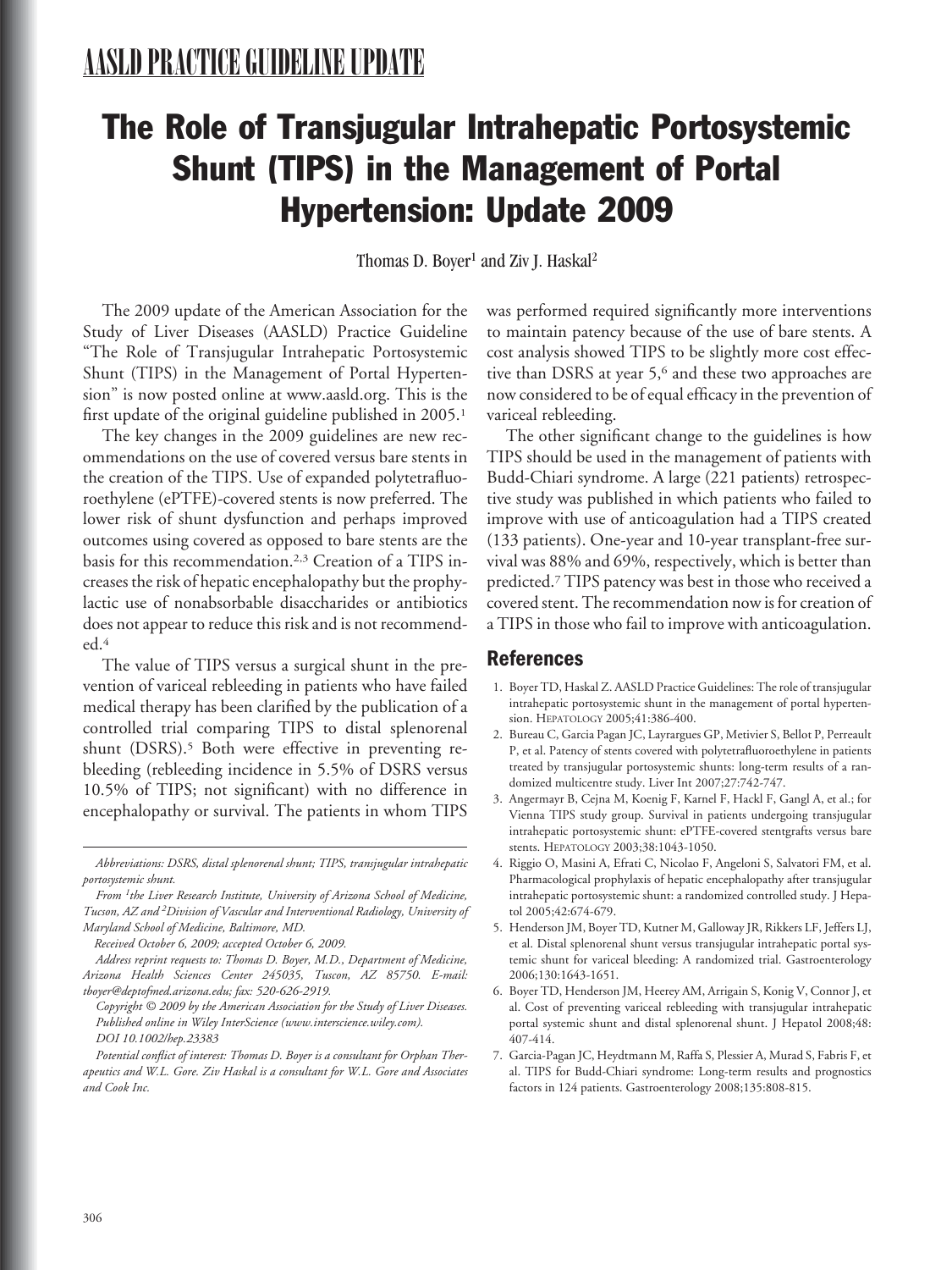# AASLD Practice Guidelines: The Role of Transjugular Intrahepatic Portosystemic Shunt (TIPS) in the Management of Portal Hypertension

Thomas D. Boyer<sup>1</sup> and Ziv J. Haskal<sup>2</sup>

# **Preamble**

These recommendations provide a data-supported approach. They are based on the following: (1) formal review and analysis of recently published world literature on the topic (Medline search); (2) The American College of Physicians' *Manual for Assessing Health Practices and Designing Practice Guideline*1; (3) policy guidelines, including the American Association for the Study of Liver Diseases' Policy Statement on Development and use of Practice Guidelines and the American Gastroenterological Associations' Policy Statement on the Use of Medical Practice Guidelines<sup>2</sup>; and (4) the authors' years of experience in the care of patients with portal hypertension and use of TIPS in the management of these disorders. These recommendations are fully endorsed by the AASLD and the Society for Interventional Radiology.

Intended for use by physicians, these recommendations suggest preferred approaches to the diagnostic, therapeutic, and preventative aspects of care. They are intended to be flexible, in contrast to standards of care, which are inflexible policies designed to be followed in every case. Specific recommendations are based on relevant published information. In an attempt to characterize the quality of evidence supporting recommendations, the Practice Guidelines Committee of the American Association for the Study of Liver Diseases requires a grade to be assigned and reported with each recommendation (Table 1).

# **Introduction**

TIPS has been in use for more than 20 years to treat the complications of portal hypertension and TIPS have been created in thousands of patients with liver disease worldwide.3–6 Despite the extensive use of TIPS to treat the complications of portal hypertension there initially was a lack of consensus on which patients should receive a TIPS as compared to other forms of therapy. In 1995 a conference sponsored by the National Institutes of Health concluded that TIPS was effective in the acute control and prevention of recurrent bleeding from varices but it was unclear when TIPS should be used as compared to medical and surgical therapy for these complications of portal hypertension. In addition, the efficacy of TIPS to control refractory ascites or treat the Budd-Chiari syndrome was unclear but promising.7 Since then, more than one thousand patients have been enrolled in multiple controlled trials comparing TIPS to endoscopic and pharmacologic therapy in the prevention of rebleeding from varices and to large volume paracentesis in the treatment of refractory cirrhotic ascites. Further, about a 1,000 papers have been published on TIPS in the English literature alone. This body of work allows for more definitive recommendations about in whom and when to use TIPS in the treatment of the complications of portal hypertension.

The guidelines are divided into two large categories. The first category is a review of the technical aspects of the procedure, its complications and the data on which patients are most at risk for an adverse outcome following a TIPS. The second category is a review of the indications for TIPS. The use of TIPS for primary prevention of variceal bleeding and in the control of acute bleeding are discussed first. Next the two indications for TIPS that have been subjected to controlled trials (prevention of recurrent bleeding from varices and refractory ascites) will be discussed and guidelines developed. Lastly, all of the other indications for TIPS that have been described in the literature but have not been subjected to controlled trials will be discussed and guidelines created.

To prepare these guidelines, a Medline search was performed from 1966 to 2009. A total of 1143 articles were found under the subject heading "transjugular intrahe-

*Abbreviations: BCS, Budd-Chiari syndrome; GAVE, gastric antral vascular ectasia; HVPG, hepatic venous pressure gradient; HRS, hepatorenal syndrome; IVC, inferior vena cava; LVP, large volume paracentesis; MELD, Model for End-Stage Liver Disease; PHG, portal hypertensive gastropathy; PTFE, polytetrafluoroethylene; SOS, sinusoidal obstruction syndrome; TIPS, transjugular intrahepatic portosystemic shunt.*

*From the 1Liver Research Institute, University of Arizona School of Medicine, Tucson, AZ, and 2Division of Vascular and Interventional Radiology, University of Maryland Medical School, Baltimore, MD.*

*Address reprint requests to: Thomas D. Boyer, M.D., University of Arizona, Liver Research Institute, Arizona Health Sciences Center 245136, 1501 North Campbell Avenue, Tucson, AZ 85750. E-mail: tboyer@deptofmed.arizona.edu; 520-626-5952.*

*Copyright © 2009 by the American Association for the Study of Liver Diseases. Published online in Wiley InterScience (www.interscience.wiley.com). DOI 10.1002/hep.23383*

*Potential conflict of interest: Thomas D. Boyer consultant for Orphan Therapeutics and W.I. Gore. Ziv Haskel is a consultant for W.I. Gore and Associates and Cook Inc.*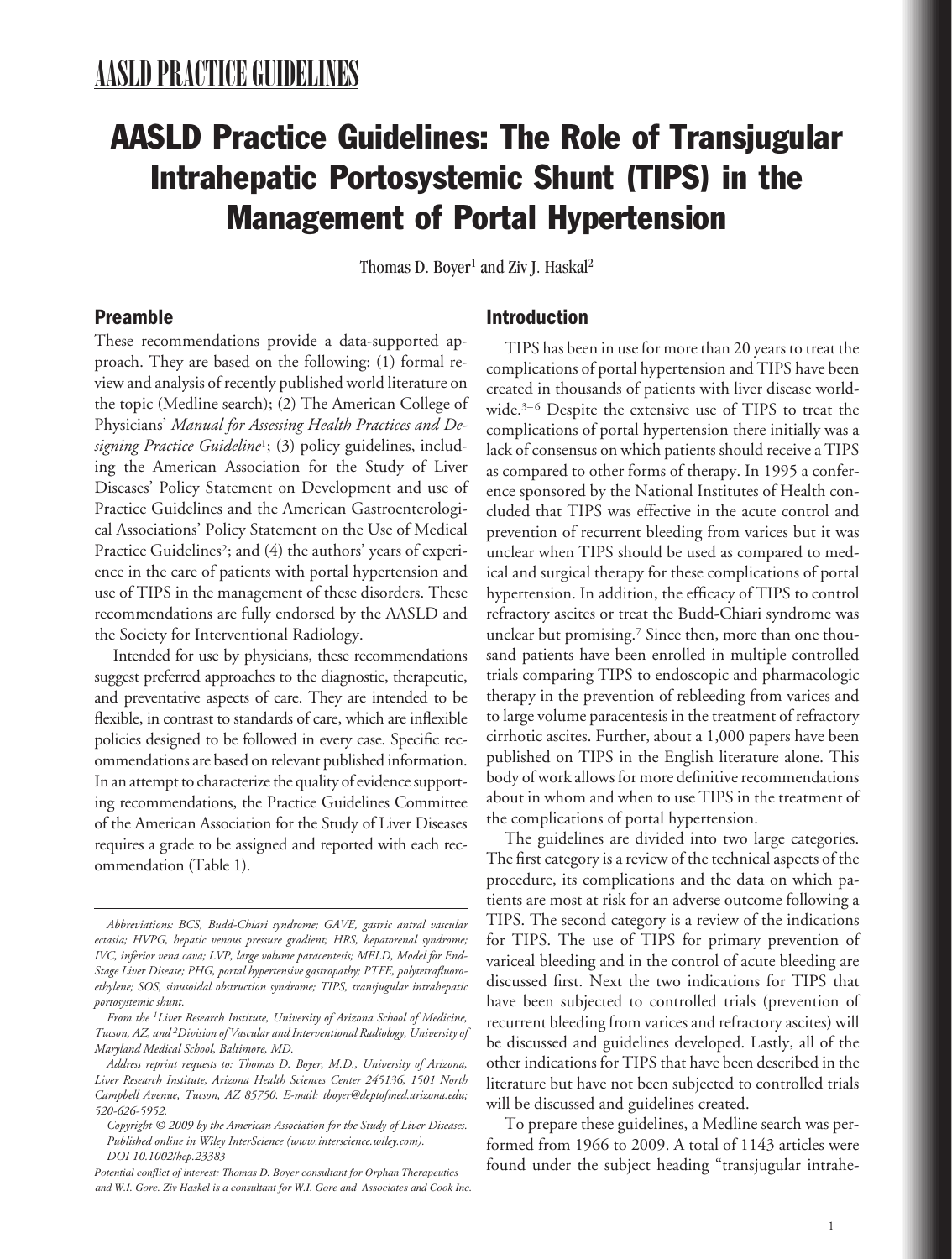**Table 1. Quality of Evidence on Which a Recommendation Is Based**

| Grade  | <b>Definition</b>                                              |  |  |  |  |
|--------|----------------------------------------------------------------|--|--|--|--|
|        | Randomized controlled trials                                   |  |  |  |  |
| $II-1$ | Controlled trials without<br>randomization                     |  |  |  |  |
|        | Cohort or case-control analytic                                |  |  |  |  |
| $II-2$ | studies<br>Multiple time series, dramatic                      |  |  |  |  |
| $II-3$ | uncontrolled experiments                                       |  |  |  |  |
| Ш      | Opinions of respected authorities,<br>descriptive epidemiology |  |  |  |  |

patic portosystemic shunt". Controlled trials and large series were sought during this search. Recently published papers were also used as a source of references missed by the Medline search and the personal files of the two authors were also used as a source of references.

# **The Procedure**

A TIPS is created by an interventional radiologist or in Europe by a specially trained physician. The technique is reviewed in several publications and will not be discussed here.<sup>3,4,7</sup> The procedure may be performed under conscious sedation (most common) or general anesthesia. If the procedure is going to be prolonged or the patient is hemodynamically unstable then general anesthesia is preferred as this allows for careful monitoring by the anesthesiologist. The success rate with TIPS for the decompression of the portal vein is high,  $> 90\%$  of cases in most series.8–14 The Society of Interventional Radiology developed guidelines for creation of a TIPS in 2001 and the consensus was that a technically successful outcome (includes both creation of the shunt and decrease in portal pressure to  $< 12$  mm Hg) should be achieved in 95% of patients and clinical success (resolution of the complication of portal hypertension) should be achieved in 90% of cases. Failure to achieve this threshold should lead to a review of the departmental policy and procedures.15,16

Early mortality following TIPS placement was originally reported to be quite high due to poor patient selection but subsequent analysis demonstrated that preprocedure clinical features (such as high model for endstage liver disease (MELD) or APACHE II scores, high total bilirubin levels, emergent versus elective setting, presence of pneumonia-see below) accounted for this high death rate. In most situations death is due to progressive liver disease perhaps as a result of portal diversion and not due to complications of the procedure itself, such as intraperitoneal bleeding (see below).14,17–19 In a retrospective series of 1,750 patients, the incidence of fatal complications (intraabdominal hemorrhage, laceration of the hepatic artery or portal vein and right heart failure) was 1.7% (range 0.6%-4.3%). Of interest the risk of fatal complications was 3% in institutions that had performed less that 150 TIPS total as compared to 1.4% in those who had performed a greater number.<sup>14</sup> These data suggest that there is a learning curve associated with the safe creation of a TIPS. Major procedural complications are expected in no more than 3% of cases, and if rates exceed these levels, then internal quality assessment should be considered.16 Authors of manuscripts on TIPS have been asked by the Society of Interventional Radiologists to report the approximate number of TIPS performed in their centers before instituting the reported study to get a better understanding of the amount of training required to perform TIPS with an acceptable morbidity and mortality and it is hoped these data will be forthcoming.16

The purpose of a TIPS is to decompress the portal venous system and therefore prevent rebleeding from varices or stop or reduce the formation of ascites. As to varices it is well established that if the hepatic venous pressure gradient (HVPG) or portal pressure gradient (PPG) after TIPS creation can be reduced to less than 12 mm Hg then the risk of bleeding will fall significantly. More recent data suggest that achieving a PPG of  $\leq$  12 mm Hg may not be required to prevent rebleeding. In one series the risk of rebleeding following TIPS revision was 18%, 7%, and 1% in patients whose PPG had been reduced by 0%, 25%-50%, and  $>$ 50%, respectively.<sup>20</sup> In a second series a 50% reduction in the initial PPG was associated with a rebleeding rate at one year of 11% whereas those with a lesser reduction had a 31% probability of rebleeding during the first year.21 In the latter study the only absolute value for prevention of rebleeding was a PPG of  $<$  12 mm Hg but at the cost of an increased incidence of encephalopathy. Although the gold standard for prevention of rebleeding remains a HVPG of  $\leq$  12 mm Hg, further studies are needed to determine if lesser reductions have acceptable efficacy with a lower incidence of encephalopathy.

The optimal PPG that needs to be obtained for the control of refractory cirrhotic ascites is even less clear. In one series, the degree of portal decompression did not correlate with successful treatment of refractory cirrhotic ascites and the authors suggested a PPG of  $\leq 8$  mm Hg should be the hemodynamic goal.23 The selection of a value of 8 mm Hg is based on limited data and because the development of cirrhotic ascites reflects changes in both hepatic and renal function, it may be difficult to establish an absolute value of decompression that needs to be achieved in most patients with refractory ascites. In patients with significant preexisting encephalopathy in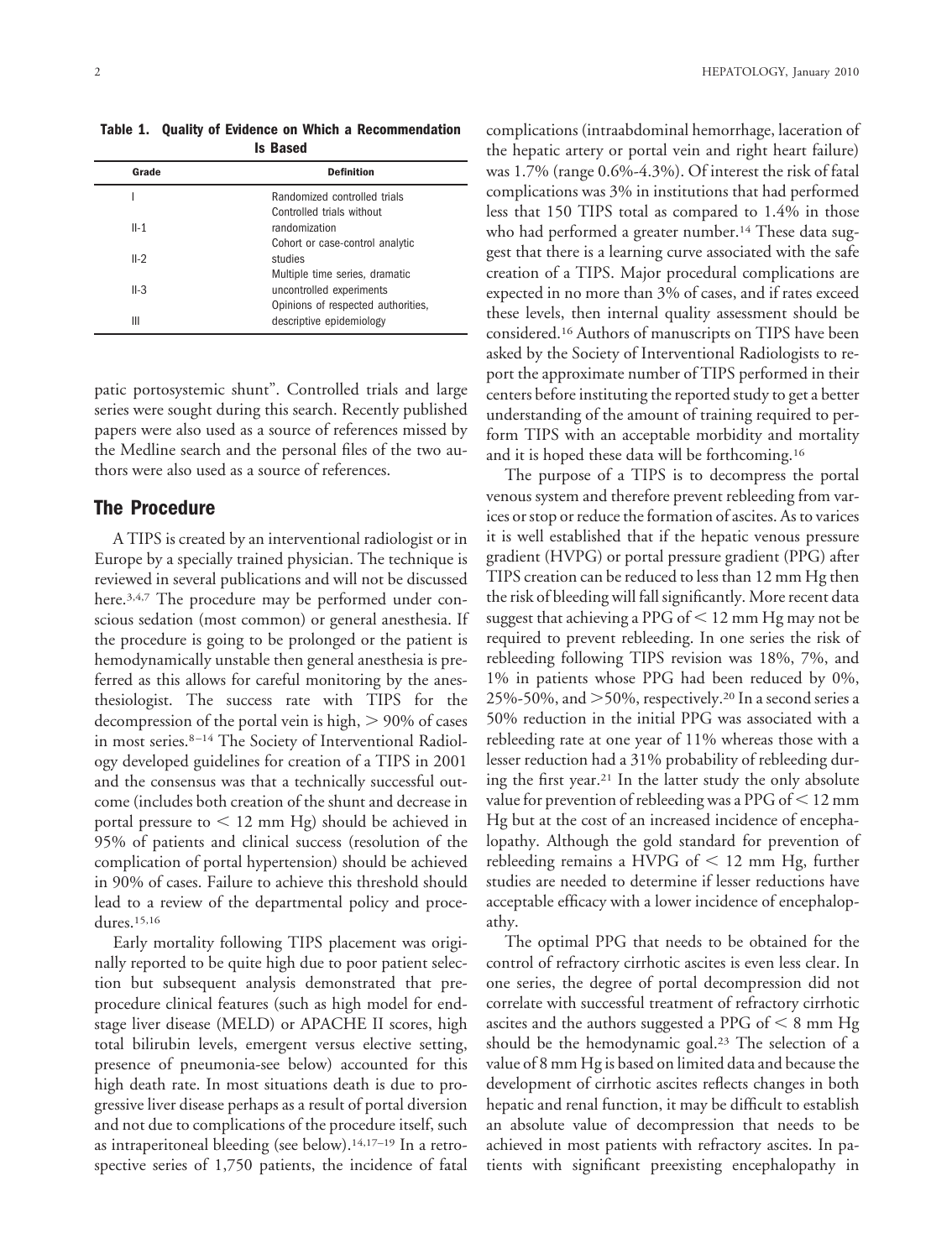whom a TIPS may still be necessary for ascites control, a higher gradient may be appropriate (in order to limit worsening encephalopathy); this affords the opportunity to further enlarge the TIPS at a later date if diuresis is inadequate and encephalopathy is satisfactorily controlled. Further study in this area is warranted.

Finally, in the authors' experience the effective gradient needed to prevent rebleeding from gastric varices may be lower than 12 mm Hg and even with apparent decompression embolization of the gastric varices may be required to minimize the risk of early rebleeding. Also, rebleeding from gastric varices may occur with small increases in portal pressure suggesting surveillance of this group of patients following a TIPS is of particular importance.<sup>21</sup>

Further complicating the issue is the problem of how the pressures are obtained. The classic way is to measure the free and wedged hepatic vein pressure and then to subtract the two values yielding the HVPG.<sup>22</sup> The use of the free hepatic vein or inferior vena cava (IVC) pressure is necessary to correct for the intra-abdominal pressure and allows for measurement of the true pressure gradient across the liver. After TIPS creation the portal pressure is obtained and the PPG calculated. Most radiologists use the right atrial pressure as the reference point because the hepatic vein is now part of the shunt and thus a free hepatic vein pressure cannot be obtained after shunt creation as the diverted portal flow artifactually raises the pressure within the outflow hepatic vein that drains the TIPS. The right atrium is of course in the chest and the basal pressure in the chest is lower than the intraabdominal pressure and the true PPG is not measured using this reference point. In addition, once the TIPS has been created the right atrial pressure tends to rise, thus complicating the measurement. One solution to this problem is to use the IVC pressure as the reference value but this has not been adopted by the interventional radiologic community. No standardization of where in the IVC the pressure should be obtained has limited this approach and currently the right atrial pressure is used by most interventional radiologists despite the above limitations. Some of these uncertainties could be resolved with standardization of how the HVPG or PPG is measured during creation of a TIPS so that the measurements are uniform and can be used to judge hemodynamic success more accurately.

#### **Pre-Tips Evaluation and Contraindications**

Most patients who are referred for a TIPS should be under the care of a gastroenterologist or hepatologist. It is this individual in consultation with the interventional radiologist who must reach the decision that a TIPS is the appropriate form of treatment for a complication of por-

| Absolute                                  |  |
|-------------------------------------------|--|
| Primary prevention of variceal bleeding   |  |
| Congestive heart failure                  |  |
| Multiple hepatic cysts                    |  |
| Uncontrolled systemic infection or sepsis |  |
| Unrelieved biliary obstruction            |  |
| Severe pulmonary hypertension             |  |
| <b>Relative</b>                           |  |
| Hepatoma especially if central            |  |
| Obstruction of all hepatic veins          |  |
| Portal vein thrombosis                    |  |
| Severe coagulopathy ( $INR > 5$ )         |  |
| Thrombocytopenia of $< 20,000/cm3$        |  |
| Moderate pulmonary hypertension           |  |
|                                           |  |

tal hypertension. As discussed in the following section it is clear that there are predictors of a poor outcome following TIPS. However, the risk of the procedure must always be balanced with the severity of the complication from which the patient is suffering and the likelihood of the patient surviving long enough to receive a liver transplant following creation of a TIPS. Thus, the decision to perform or not perform a TIPS in a high risk patient should be reached by the gastroenterologist/hepatologist and the interventional radiologist together. Ideally, in a high risk patient, a transplant center should also be consulted preceding the final decision. In the emergent setting of acute, uncontrolled variceal hemorrhage, contacts with transplantation centers may be secondary to the need for shunt creation.

Listed in Table 2 are contraindications to the creation of a TIPS. These include both absolute contraindications to any form of portosystemic diversion, be it surgical or percutaneous. Absolute contraindications include congestive heart failure, severe tricuspid regurgitation and severe pulmonary hypertension (mean pulmonary pressures of  $> 45$  mm Hg as these patients are not candidates for a liver transplant).<sup>24</sup> Whether patients with more mild pulmonary hypertension can receive a TIPS safely is unclear. Relative contraindications include anatomic ones that can complicate the creation of the shunt and reduce the technical success, including portal venous obstruction, large hepatic tumors, extensive polycystic liver disease, and hepatic vein obstruction. It is well established that shunts can be created in all of these cases with the right experience and under appropriate clinical circumstances but the difficulty of creating the TIPS needs to be balanced with the need of the patient. Situations in which these relative contraindications might be outweighed by clinical necessity include palliative TIPS in patients with a hepatoma and refractory variceal bleeding, recanalization of occluded portal veins in patients with recurrent variceal bleeding or refractory ascites, or a patient with Budd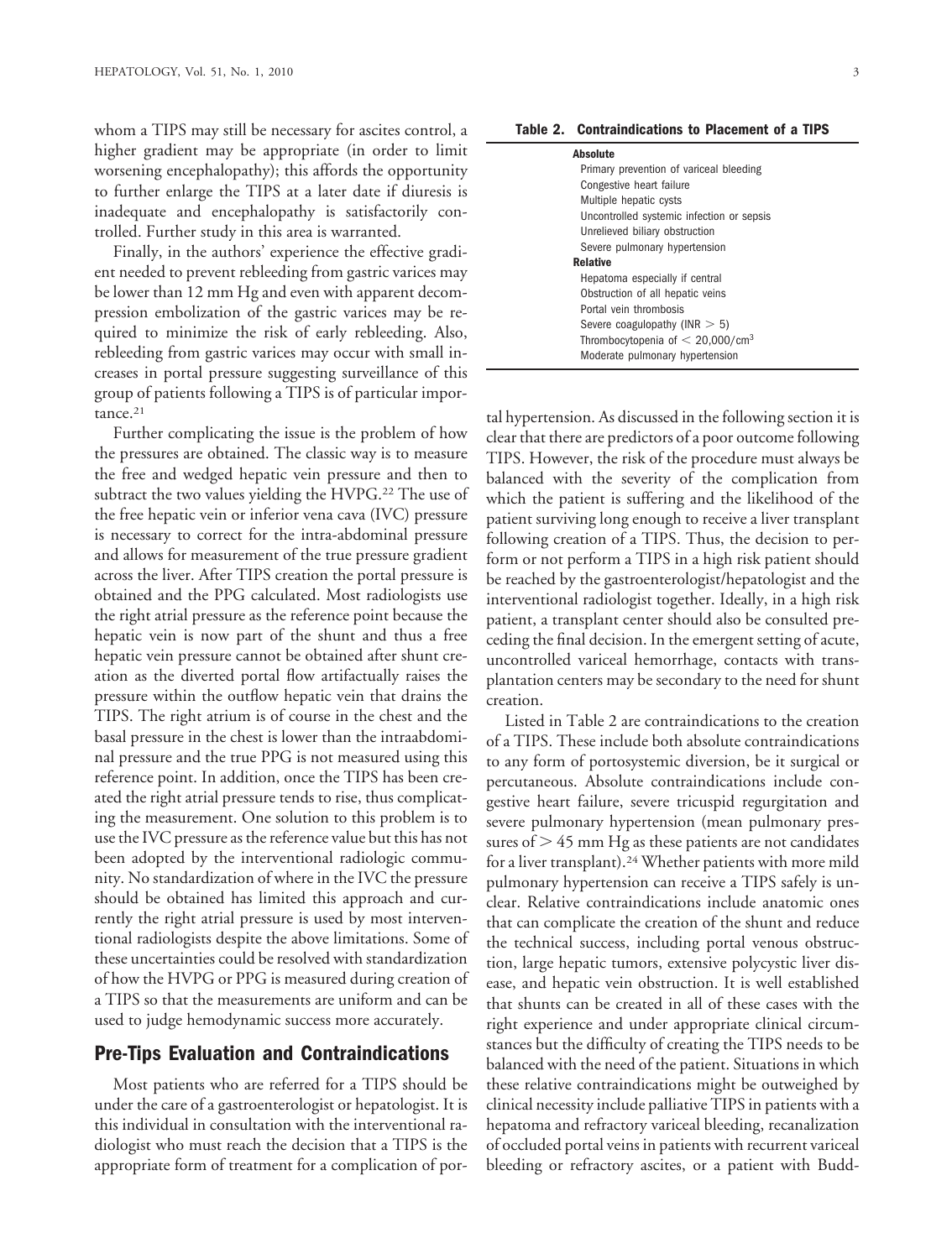Chiari syndrome and progressive liver failure in whom there are no patent hepatic veins.

Preprocedure laboratory studies include serum electrolytes, blood count, coagulation parameters, and tests of liver and kidney function. Cross section liver imaging by Duplex ultrasound, CT scan or MRI is appropriate in all but the most life-threatening situations in order to assess portal vein patency or the presence of liver masses. When a history of congestive heart failure, tricuspid regurgitation, cardiomyopathy, or pulmonary hypertension is present, then cardiac evaluation is appropriate prior to TIPS. This evaluation may include cardiac echo, cardiology consultation, and, possibly atrial fluid challenge. However, in the absence of a cardiac history the routine performance of a cardiac echo preceding a TIPS is unnecessary in the opinion of the authors. However, others feel that as up to 16% of patients referred for liver transplantation may have pulmonary hypertension that an echo should be performed on all patients preceding a TIPS.24 Elevated right atrial pressures (typically measured at the start of the TIPS procedure) may warrant abandonment or delay of the procedure pending diuresis or further medical evaluation. Lastly, patients with a significant coagulopathy may be able to undergo a TIPS following the use of clotting factors or platelets. The finding of a small liver during the evaluation is not a contraindication to creation of a TIPS but does indicate that the procedure may be difficult and prolonged.

# **Mortality**

The 1-year mortality rates for TIPS are dependent somewhat on the indication for the procedure. When TIPS has been placed for bleeding varices 1 year survival varies from 48%-90%. Survival rates are somewhat lower when the indication is ascites, being 48%-76%.25–30 In one series but not another survival rates were significantly worse when the indication was refractory ascites as compared to variceal bleeding.26,29 These differences likely reflect variations in the severity of liver disease between the different studies.

As the use of TIPS has increased there has been interest in models that predict outcome. MELD and a number of other models have been developed to predict survival following TIPS.25–29 The modified MELD model utilizes serum bilirubin, International Normalized Ratio (INR) for prothrombin time, and serum creatinine. Previously the cause of cirrhosis was also used but has been abandoned. The three variables are used to create the following equation: [3.8  $log_e$  (bilirubin [gm/dL]) + 11.2  $log_e$  $(INR) + 9.6 \log_e$  (creatinine [mg/dL]. A second model used a bilirubin  $>$  3.0 mg/dL (1 point), ALT  $>$  100 IU/L (1 point), pre-TIPS encephalopathy (1 point) and urgency of TIPS (2 points) and divided patients into three groups (low risk- 0 points, medium risk -1-3 points and

high risk- 4-5 points).<sup>26</sup> These two models and Child-Pugh scores were used prospectively in a subsequent study to predict survival.30 All three accurately predicted 3-month survival to a similar degree whereas 1-year survival was predicted best by the MELD model. Short-term mortality has also been predicted by using bilirubin alone or a combination of serum bilirubin, APACHE-II score and TIPS urgency.31,32 Irrespective of which model is chosen the short term and one year survival can be predicted with some accuracy. These survival estimates can be used to advise patients about expected outcomes and can also be used to decide which patients require referral to a liver transplant center.

#### *Recommendations*

*1. TIPS should only be performed by experienced interventional radiologists (or specially trained physicians). Success and complication rates should be monitored and if they fail to meet expected rates then review of the program should be considered. Evidence-III*

*2. The decision to perform a TIPS, especially in a high risk patient, should be reached by a team consisting of a gastroenterologist/hepatologist, interventional radiologist and where appropriate a transplant physician. Evidence-III*

*3. Preceding creation of a TIPS, tests of liver and kidney function should be performed as well as crosssectional imaging of the liver to assess portal system patency and exclude liver masses. Evidence-III*

*4. Reduction in HVPG to less than 12 mm Hg should be achieved when the indication is bleeding esophageal varices. Embolization of gastric varices may be required despite adequate decompression of the portal-venous system. Evidence-II-2*

*5. The degree of reduction in HVPG to control ascites is unclear but at present a gradient of at least* < *12 mm Hg has been suggested to be a reasonable goal. Evidence-II-2*

*6. Patients with high predicted 30-day mortalities (MELD* **>** *15-18 or serum bilirubin* **>** *4.0 mg/dL) should be informed of their prognosis and TIPS performed only in the absence of other options. Evidence-II-2*

*7. In high-risk patients, the need for liver transplantation should be discussed before the performance of an elective TIPS. Evidence-III*

#### **Complications**

The most common complications and their reported frequency are listed in Table 3.

**TIPS dysfunction** is defined as a loss of decompression of the portal venous system due to occlusion or ste-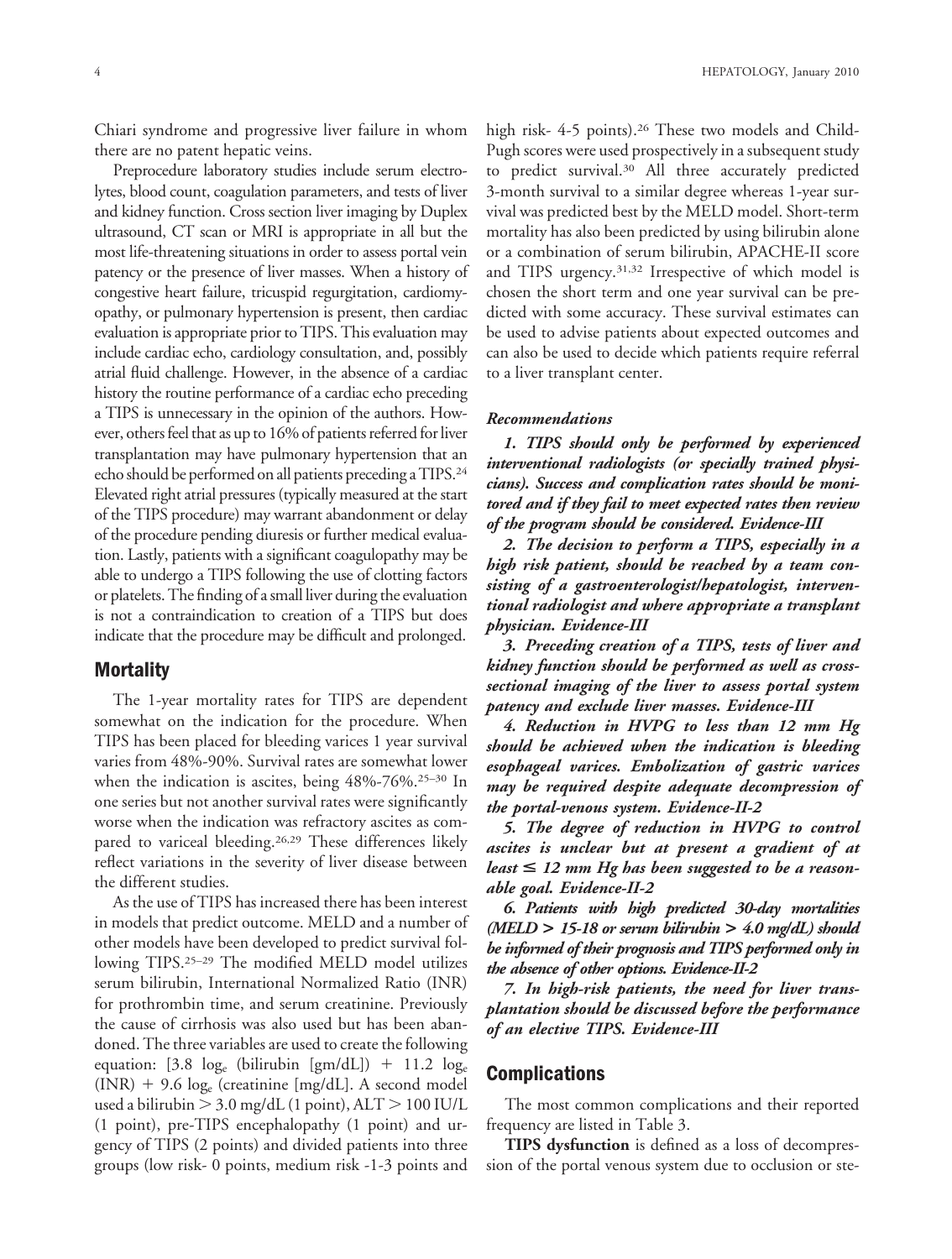**Table 3. Complications of TIPS**

| <b>Complications</b>                             | Frequency (%) |
|--------------------------------------------------|---------------|
| <b>TIPS</b> dysfunction                          |               |
| Thrombosis                                       | $10 - 15$     |
| Occlusion/stenosis                               | 18-78         |
| Transcapsular puncture                           | 33            |
| Intraperitoneal bleed                            | $1 - 2$       |
| Hepatic infarction                               | ~1            |
| Fistulae                                         | Rare          |
| Hemobilia                                        | $<$ 5         |
| Sepsis                                           | $2 - 10$      |
| Infection of TIPS                                | Rare          |
| Hemolysis                                        | $10 - 15$     |
| Encephalopathy                                   |               |
| New/worse                                        | $10 - 44$     |
| Chronic                                          | $5 - 20$      |
| Stent migration or placement into IVC or too far |               |
| into portal vein                                 | $10 - 20$     |

Data from Boyer and Vargus<sup>126</sup> and Rössle et al.<sup>127</sup>

nosis of the TIPS. Although there is no consistency between investigators as to the exact criteria that should be used to define TIPS dysfunction in reference to degree of stenosis, a value of 50% is frequently used. In addition, a rise in the HVPG to  $> 12$  mm Hg or a recurrence of the complication of portal hypertension for which the TIPS was performed indicates TIPS dysfunction.<sup>33,49</sup> Occlusion of the TIPS can either be due to thrombosis or hyperplasia of the intima. **Thrombosis** of the TIPS usually occurs early and can happen within 24 hours of TIPS creation. The frequency of this complication is on the order of 10%-15% when bare stents are used.34,35 The cause of the thrombosis may be leakage of bile into the shunt, hypercoagulable syndromes, or inadequate coverage of the TIPS tract with sufficient stent(s).<sup>36,37</sup> Thrombosis of the TIPS is identified by Doppler ultrasound and patency re-established by repeat catheterization. In one controlled trial use of phenprocoumon (an anticoagulant) was associated with a lower rate of complete occlusion within the first three months following TIPS placement.38 However, in the absence of more studies the routine use of anticoagulation is not recommended.

The major difficulty with TIPS is the unpredictable patency of the shunts due to **pseudointimal hyperplasia** within the parenchymal tract or within the outflow hepatic vein. The occluded stents are coated by a collagenous matrix that is covered by endothelial cells.<sup>36,37,39,40</sup> The incidence of stenosis varies from 18 to 78% depending upon the surveillance techniques used, frequency of assessment, and definitions of 'failure', e.g. elevated portasystemic gradient, ultrasound velocity criteria, or percent diameter stenosis.9,11,12,42–46 Most physicians rely on Doppler ultrasound to identify TIPS stenosis. Unfortunately, the earlier studies claiming  $>$ 90% accuracy for

sonographic prediction of shunt dysfunction have failed to stand under the light of larger prospective or retrospective studies. In one series several ultrasonographic features were used to identify TIPS stenosis including flow reversal, jet lesion, and decreased flow in the TIPS or portal vein. The sensitivity of each of these tests varied from 10%-26% with a specificity of 88%-100%. Thus, the negative predictive value was poor and the positive predictive value acceptable.<sup>47</sup> In a second series of 31 occluded or stenotic stents ultrasound predicted shunt malfunction in only 11 and incorrectly predicted patency in 20 and thus the sensitivity was only 35%.<sup>48</sup> Many of the sonographic studies are methodologically flawed because sonographic criteria of shunt dysfunction were used to trigger TIPS venography, however when sonography

suggested no shunt dysfunction proof of shunt patency by venography was not performed. Part of the difficulty of using sonography is that it is an imaging study which measures velocity, from which diameter within a conduit can be estimated. However, with TIPS it is portal decompression, not percent shunt stenosis that is important in assessing TIPS function. One prospective study compared 151 Doppler sonograms with TIPS venograms and assessment of portal pressure. Using a success or failure definition of a portosystemic gradient of  $\leq$  or  $\geq$ 15 mm Hg, respectively, sonography provided a sensitivity and specificity of only 86% and 48% respectively.<sup>49</sup> Thus, an abnormal Doppler ultrasound is predictive of occlusion or stenosis whereas a normal ultrasound does not exclude TIPS dysfunction. The best indicator of TIPS dysfunction is a recurrence of the problem for which the TIPS was originally inserted, either variceal bleeding, hepatic hydrothorax, or ascites. If recurrent varices are identified by upper endoscopy then the TIPS is most likely insufficient.47 Documentation of patency can only be achieved with certainty by re-catheterization of the shunt.

The development of covered stents has reduced the frequency of TIPS dysfunction.<sup>50</sup> Two large series have recently been published that have examined the use of polytetrafluoroethylene (PTFE)-cover stent-grafts for TIPS. One of the reports is of a series of 71 patients all of whom received the covered stents whereas the second report is a randomized controlled trial comparing the covered stents to the standard bare stents.33,51 In the nonrandomized series a total of eight shunt revisions were performed for an incidence of 11.3% and primary patency rates at 6 and 12 months were calculated to be 87% and 81%, respectively.<sup>51</sup> Although these results are better than what would be expected with bare stents, all patients did not undergo venography and therefore the true incidence of shunt stenosis is unknown. In the randomized study eighty patients with cirrhosis and either uncon-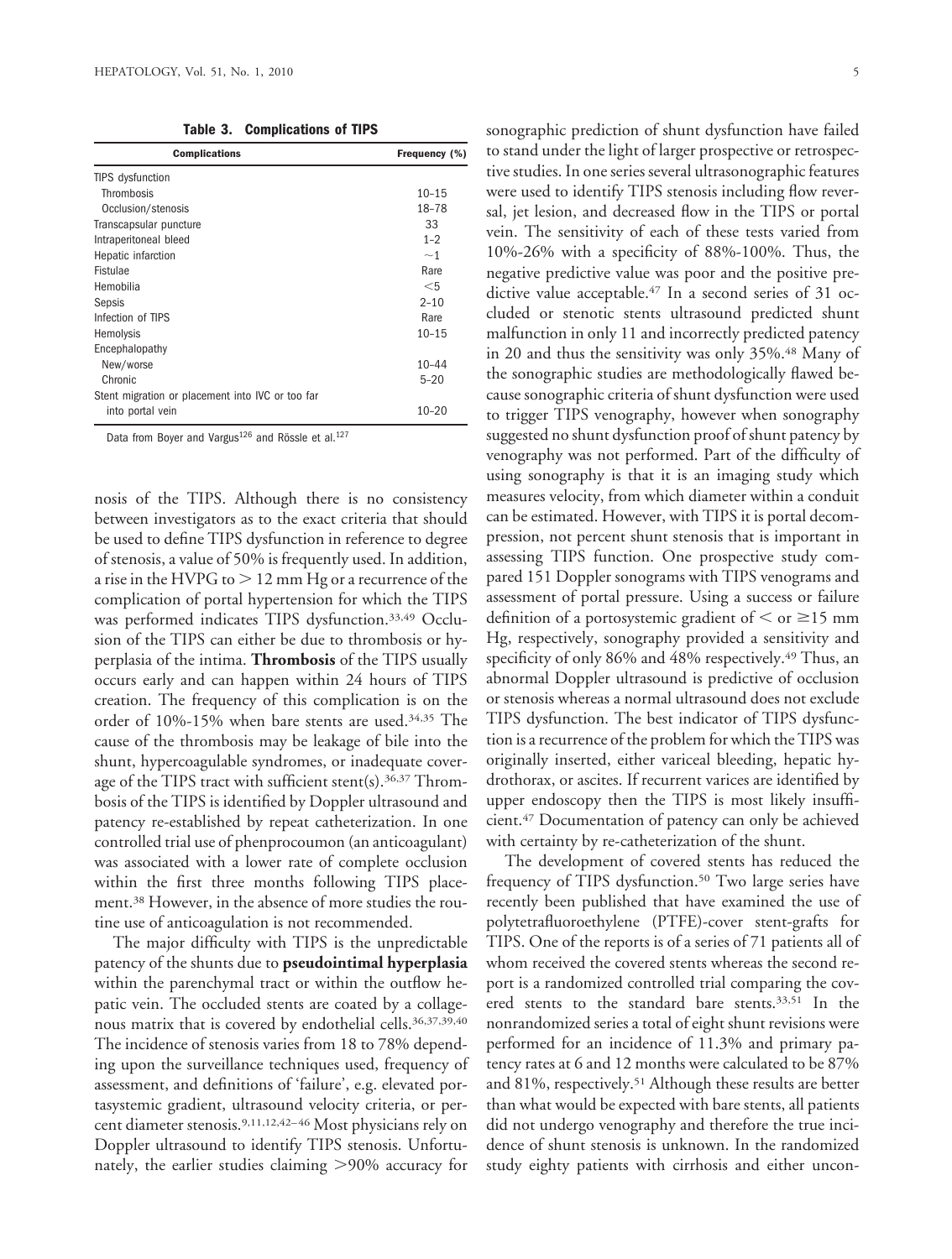trolled or recurrent bleeding from varices or refractory ascites were enrolled in the study. Patients were followed with Doppler ultrasound and venography was performed at 6, 12, and 24 months post-TIPS. Five (13%) of the 39 patients receiving the PTFE covered-stent-grafts had shunt dysfunction whereas 18 (44%) of those receiving the bare-stent had shunt dysfunction ( $P < 0.001$ ). In addition, early thrombosis of the TIPS was observed in three patients who received the bare-stents. The actuarial rates of primary patency in the covered and bare-stent groups were 86% and 47%, respectively at year one and 80% and 19% at year two. Recurrence of the complication of portal hypertension for which the TIPS was placed was also significantly more common in the bare-stent group as compared to the PTFE covered-stent group. The incidence of hepatic encephalopathy was less in the covered-stent group (difference not significant) and survival was the same.33 A second controlled trial of covered versus bare stents found a primary patency rate of 76% and 36% at 2 years respectively. The probability of remaining free of encephalopathy was significantly greater with covered (67%) as compared to bare (51%) stents. Survival at two years was not significantly different between the two groups.52 In a retrospective series survival was significantly better in the PTFE covered-stent group as compared to those who received a bare stent. However, the two groups were from different times and it is difficult to know if patient selection as opposed to the use of different stents accounted for the observed survival differences.53The PTFE covered TIPS endoprostheses are available in Europe, South America, and the USA. The use of the PTFE coated-stent-grafts should decrease significantly the incidence of shunt dysfunction and recurrence of the complications of portal hypertension. It is unclear, however, whether this development will improve the cost-effectiveness of TIPS as compared to other forms of therapy.

Puncture of the liver capsule is common but serious intraperitoneal bleeding is infrequent, 1-2% of cases. Similarly creation of a biliary-venous or hepatic arteryportal vein fistula is rare. The development of jaundice or sepsis following TIPS suggests the former whereas pulsatile flow in the portal vein suggests the latter.<sup>54,55</sup> Hemolysis may occur following TIPS placement and appears to be due to damage to the red cells by the stent.<sup>56–58</sup> Recognition that the rise in bilirubin levels is due to hemolysis is an important diagnosis as an alternative diagnosis is liver failure following the TIPS which caries a poor prognosis.59 Hepatic infarction is a rare complication of TIPS and is generally related to injury and/or thrombosis of the hepatic artery that supplies the affected segment.<sup>60</sup>

**Hepatic encephalopathy** and TIPS dysfunction are the two complications that have limited the effectiveness of TIPS most significantly. The incidence of new or worsening encephalopathy following TIPS is 20-31%.<sup>25,61,62</sup> In controlled trials comparing TIPS to alternative forms of therapy the incidence of encephalopathy is always greater in those who received a TIPS (see below). Pre-TIPS factors associated with an increased risk of post-TIPS encephalopathy in one study included etiology of liver disease other than alcohol, female gender and hypoalbuminemia.62 In a second series increasing age, past history of encephalopathy and evidence of encephalopathy at the time of TIPS were predictive of post-TIPS encephalopathy.61 It is important to note that if the encephalopathy was precipitated by variceal bleeding then prevention of rebleeding should make it less likely that the patient will have recurrent encephalopathy. Only if the hepatic encephalopathy is uncontrollable is a TIPS contraindicated.15 In most patients the encephalopathy responds to standard therapy and only rarely  $(\sim 5\%)$  must the TIPS be occluded to control the encephalopathy.<sup>63,64</sup> A TIPS also can be reduced in caliber, should excessive encephalopathy prove difficult to control and yet allow for continued portal decompression.<sup>65</sup> Based on one small randomized trial there appears to be no benefit in the prophylactic use of nonabsorbable disaccharides or antibiotics in the prevention of post-TIPS encephalopathy.<sup>66</sup>

**TIPS in the transplant candidate.** Patients awaiting liver transplantation frequently bleed from varices or have refractory cirrhotic ascites and therefore are candidates for a TIPS. Because these patients will subsequently undergo a hepatectomy there are complications of a TIPS that are unique to this population. A TIPS is created within the substance of the liver and most interventional radiologists attempt to place the stent as close as possible to the hepatic vein/inferior vena cava ostium to reduce the risk of developing stenosis within the hepatic vein. With the exception of cases of benign or malignant portal vein thrombosis, the stent should extend the shortest possible distance into the main portal vein both to allow creation of a durable shunt and yet not complicate the portal to portal vein anastomosis performed during transplantation. When the stent extends into the inferior vena cava (or atrium) or deep into the main portal vein, then transplantation difficulties can arise. In one series of 12 patients who had a TIPS preceding liver transplantation, four patients had portal vein stents near the coronary vein or extending into the superior mesenteric vein and in one venous reconstruction was required.67 In a second series of 24 patients who had a TIPS created preceding transplantation, eight patients had more complicated surgeries that were attributable to the presence of a TIPS. Four of the stents were in the inferior vena cava, one in the superior mesenteric vein and in three the portal vein was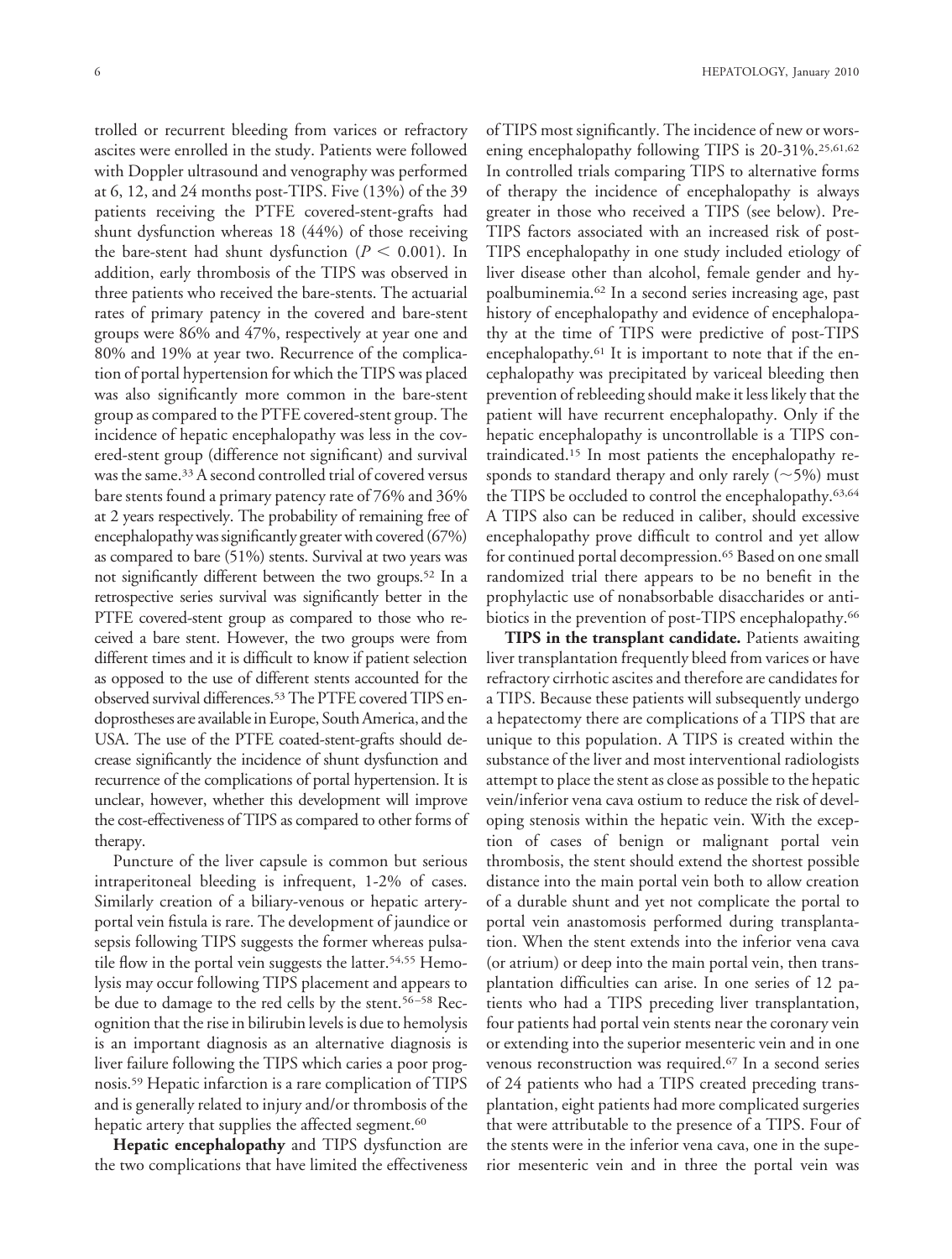thrombosed. Despite being able to complete the transplant in all eight patients, patient and graft survival were somewhat worse in those with complications related to the presence of the TIPS.<sup>68</sup> However, in other series, despite the technical issues that arose during the transplant because of the presence of the shunt, operative time and patient and graft survival were the same in patients who were transplanted in the presence and absence of a TIPS.69,70 Most recently 61 patients with a pre-transplant TIPS were compared to 591 patients transplanted without a TIPS. Graft and patient survival were somewhat better in those who had a TIPS pretransplant. Migration of the TIPS was found in 28% of cases which prolonged the time on bypass.71 All patients who have a TIPS created should be considered possible liver transplant candidates and thus care should be taken to not extend the stents beyond the minimum necessary portions of the portal and hepatic vein/inferior vena cava junction required to insure a functioning shunt. If the patient is being considered for living related transplantation then lining the entire hepatic vein to the inferior vena cava may complicate transplantation as a cuff of hepatic vein is required to complete the transplant in these patients.

#### *Recommendations*

*8. Those performing TIPS need to be aware of both the procedural complications and those due to portal diversion and be experienced in their management.-Evidence-II-3*

*9. Each center performing TIPS should have an established program of TIPS surveillance, and although there are no established guidelines Doppler ultrasound should be performed at specified intervals following the procedure and on the yearly anniversary of the TIPS thereafter.-Evidence-II-1*

*10. Ultrasonographic findings suggesting TIPS dysfunction or recurrence of the complication of portal hypertension that lead to the initial TIPS should lead to repeat shunt venography and intervention, as indicated. The recurrence of symptoms in the face of a 'normal' ultrasound does not eliminate the need for TIPS venography. -Evidence-II-2*

*11. TIPS stenosis is common when bare stents have been used, especially in the first year, and Doppler ultrasound lacks the sensitivity and specificity needed to identify many of these patients. Therefore repeat catheterization of the TIPS or upper endoscopy should be considered at the one-year anniversary of TIPS creation, especially in those who bled from varices. Evidence-II-3*

*12. ePTFE-covered stents are preferred to bare stents to lower the risk of shunt dysfunction. Evidence-I*

**Table 4. Indications for TIPS**

| <b>Efficacy determined by controlled trials</b> |
|-------------------------------------------------|
| Secondary prevention variceal bleeding          |
| Refractory cirrhotic ascites                    |
| Efficacy assessed in uncontrolled series        |
| Refractory acutely bleeding varices             |
| Portal hypertensive gastropathy                 |
| Bleeding gastric varices                        |
| Gastric antral vascular ectasia                 |
| Refractory hepatic hydrothorax                  |
| Hepatorenal syndrome Type 1 Type 2              |
| Budd-Chiari syndrome                            |
| Veno-occlusive disease                          |
| Hepatopulmonary syndrome                        |
|                                                 |

*13. As with any form of portosystemic diversion, the risk of developing hepatic encephalopathy is increased following TIPS creation. The prophylactic use of nonabsorbable disaccharides or antibiotics does not appear to lower this risk. -Evidence-I*

#### **Indications**

Table 4 lists the variety of conditions for which TIPS has been used. It is recognized that a number of listed indications, such as hepatorenal syndrome or Budd-Chiari syndrome may never be assessed in larger prospective randomized controlled trials because of their low incidence. Accordingly, for these conditions recommendations will be based on review of uncontrolled series and expert opinion.

# **Primary Prevention of Variceal Bleeding**

The development of varices is a common sequela of portal hypertension. The frequency of esophageal varices varies from 30%-70% in patients with cirrhosis and 9%- 36% will have so called high risk varices. Esophageal varices will develop in patients with cirrhosis at a yearly rate of 5%-8% but in only 1%-2% will the varices be large enough to pose a risk of bleeding. In patients with small varices, about 4%-30% of the patients each year will develop large varices and therefore be at risk of bleeding.72–75 Use of treatments to prevent bleeding from these varices that have never bled is termed primary prophylaxis and currently beta blockers are considered the best approach to prevent bleeding in this group of patients.73 Previously when surgical shunts were used as primary prophylaxis, bleeding from varices was prevented but at the unacceptable cost of increased mortality in the shunted as compared to the control patients.76 No trials comparing TIPS to other forms of therapy in the prevention of the first bleed from varices have been performed. Because TIPS, like a surgical shunt, brings with it the risks of hepatic encephalopathy, liver failure and procedural complica-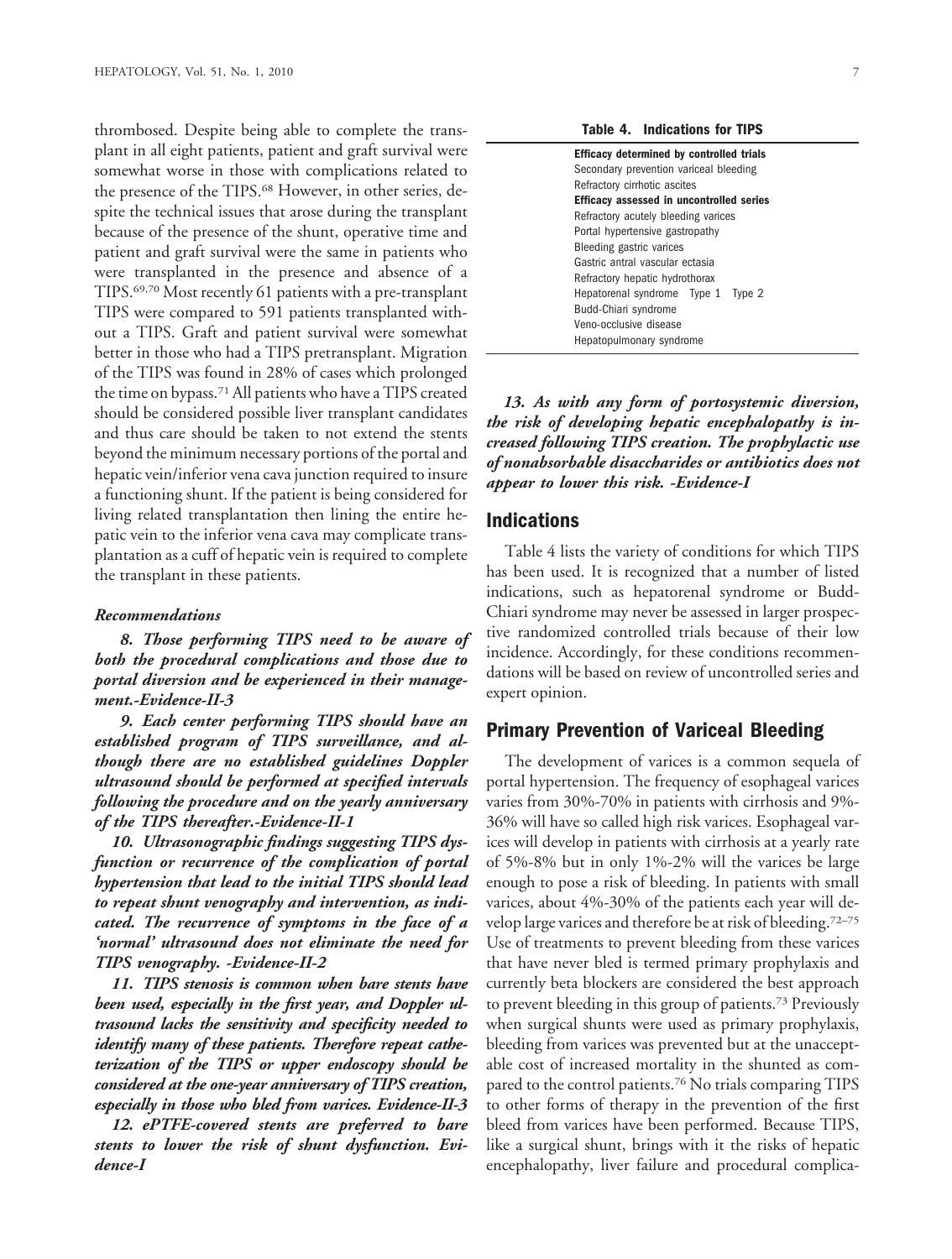| Number of<br><b>Patients</b> | <b>Rebleeding Rate</b> |             | Encephalopathy |             | <b>Mortality</b> |            |
|------------------------------|------------------------|-------------|----------------|-------------|------------------|------------|
|                              | <b>Endo</b>            | <b>PCS</b>  | Endo           | <b>PCS</b>  | <b>Endo</b>      | <b>PCS</b> |
| 376                          | 49.8%                  | 12.4%*      | 8.6%           | $17.2%$ **  | 28.8%            | 28.8%      |
|                              | <b>Endo</b>            | <b>TIPS</b> | Endo           | <b>TIPS</b> | <b>Endo</b>      | TIPS       |
| 811                          | 46.6%                  | 18.9%*      | 18.7%          | $34.0%$ **  | 26.5%            | 27.3%      |

**Table 5. Surgical Shunts and TIPS Versus Endoscopic Therapy in the Prevention of Rebleeding**

Endo, endoscopic therapy; PCS, portacaval shunt. \*By meta-analysis, rebleeding significantly less with PCS or TIPS compared to Endo. \*\*By meta-analysis, incidence of encephalopathy greater with PCS or TIPS compared to Endo. Data taken from D'Amico et al.73 and Papatheodoridis et al.81

tions, TIPS cannot be recommended for primary prophylaxis and its use in this situation should be limited to unique situations.

# **Acutely Bleeding Esophageal Varices Refractory to Medical Treatment**

Most patients who present with actively bleeding varices can be controlled with pharmacologic and endoscopic therapy. However, an occasional patient will re-bleed or continue to bleed despite aggressive management and these patients become candidates for portal decompression. Previous experience with surgical shunts was poor because of the high mortality (31-77%) associated with urgent or emergent shunting.72,73 Although TIPS has now been used in this situation successfully, it is important to note that the urgency of TIPS is an independent predictor of early mortality.<sup>26,28</sup> One report analyzed 15 studies in which TIPS was used to control bleeding in patients who had failed medical therapy. TIPS controlled bleeding in 93.6  $\pm$  6.7% of patients and early rebleeding was seen in only 12.4  $\pm$  6.1% of the patients. However, hospital mortality at 6 weeks was high,  $35.8 \pm$ 16%.78 It is clear that the pre-procedural condition of the patients (MELD score, APACHE II score, urgent indication) predict the 30 day survival after TIPS in this group of patients. Although TIPS has not been compared to alternative treatments in the acutely bleeding patient, non-selective portacaval shunts have been compared to endoscopic therapy. Shunts were more effective than endoscopic therapy in the control of bleeding but mortality rates of 31-77% were observed.73 Similar results would be expected if TIPS were compared to endoscopic therapy in the acute control of bleeding but these studies are unlikely to occur given the desperate state of many of these patients. Patients at greatest risk for rebleeding in the hospital are those with advanced disease and active bleeding at the index endoscopy. If those at greatest risk for rebleeding could be identified then urgent TIPS might improve survival. HVPG has been measured in cirrhotics within 24 hours of presentation with an acute variceal bleed.77 Those with a gradient below 20 mm Hg received standard medical therapy and 12% were medical failures. Those with pressures equal or greater than 20 mm Hg were considered high risk for medical failure and were randomized to TIPS ( $n = 26$ ) or standard therapy ( $n = 26$ ). Treatment failure occurred in 12% of the TIPS group and 50% of the non-TIPS group (difference significant). In hospital mortality was significantly less in the TIPS (11%) as compared to the non-TIPS (38%) groups. This study suggests that if we could stratify rebleeding risk accurately the early use of TIPS in this situation could improve outcomes. Pending the development of alternative therapies, TIPS will remain the only choice to control acute variceal bleeding that is refractory to medical therapy.

# **Esophageal Variceal Rebleeding**

Once varices have bled the risk of rebleeding is at least 50% and many of these patients will die.79,80 Hence, a number of therapies have been used to prevent rebleeding in these patients and most have been subjected to controlled trials.73 When surgical shunts were compared to endoscopic therapy, rebleeding rates were reduced whereas the incidence of hepatic encephalopathy was increased in the surgical groups and mortality was unaffected (Table 5).72,73 When TIPS was first developed, it was hoped that the effect on rebleeding would mirror that of surgical shunts, but with lower rates of encephalopathy because of the ability to tailor shunt size to the minimum necessary diameter required to decompress the portal system. This has not proven to be the case for a variety of reasons including the unpredictable patencies of uncovered stents and the lack of controlled trials using different diameter stents to prevent rebleeding. In 1999 a metaanalysis of the 11 published controlled trials comparing TIPS to endoscopic therapy was reported.81 The results with TIPS mirrors the results with surgical shunts, i.e. there is less rebleeding compared to endoscopic therapy but at the price of more encephalopathy without an improvement in survival (Table 5). As has been seen in the trials comparing surgical shunts to endoscopic therapy, the rate of cross-over between treatment groups was greater for endoscopic therapy (17%) than with TIPS (2%). The cost of treating the patients with TIPS was greater than endoscopic therapy because of the need for frequent re-intervention to maintain TIPS patency.82 A more recent meta-analysis came to the same conclusions,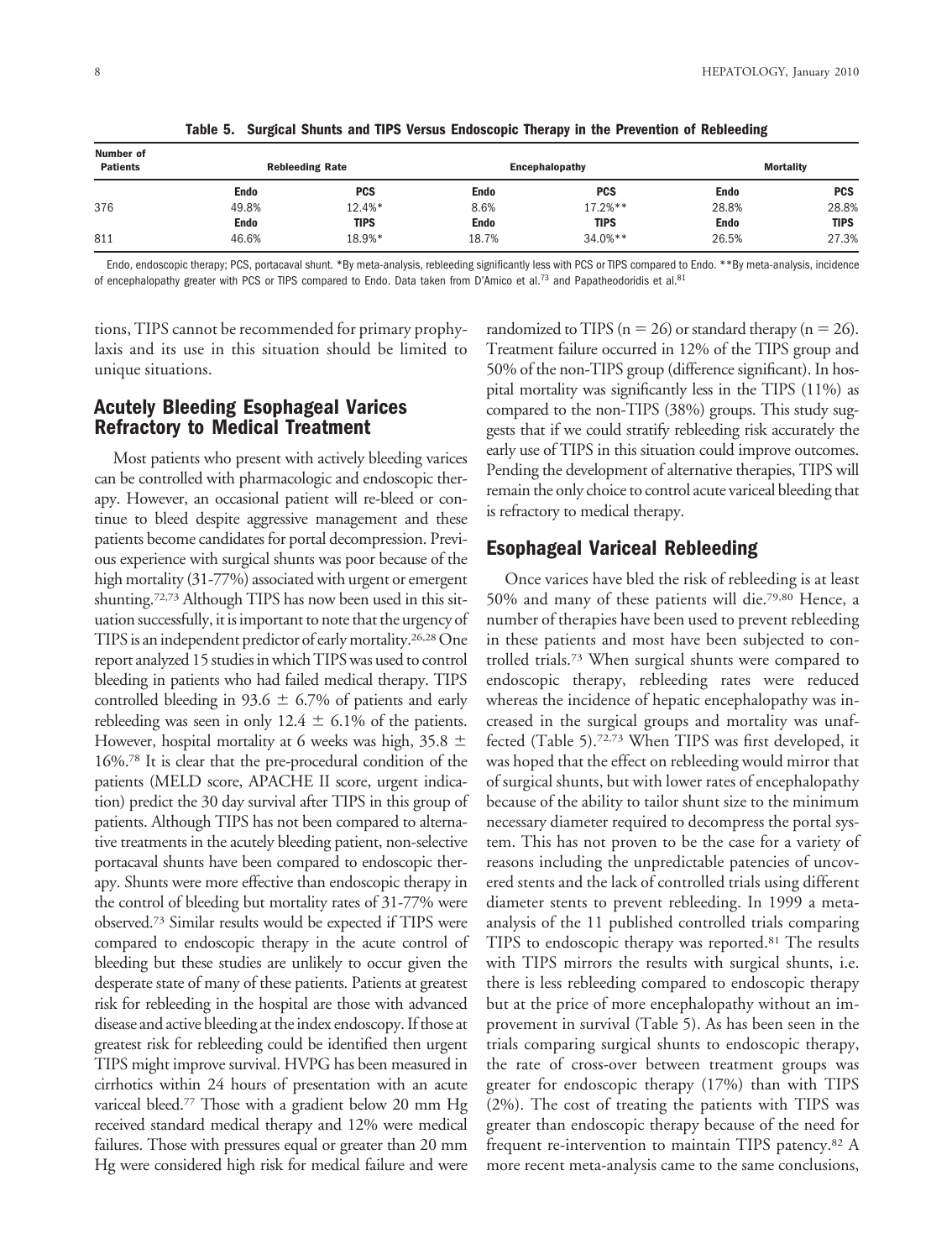less rebleeding, fewer deaths due to rebleeding, more encephalopathy and no improvement in overall survival.83 TIPS has also been compared to pharmacologic therapy in a small number of patients. In one series of about 90 patients the risk of rebleeding during two years of followup was 39% in those who received pharmacologic therapy and 13% in those receiving TIPS. The frequency of encephalopathy was about twice in those treated with TIPS. Child-Pugh class improved in 72% of the drug group but in only 45% of the TIPS group. The two-year probability of survival was the same in both groups, 72%. Endoscopic reintervention was required in 12 of the drug treated patients and in five portal decompressions, either by TIPS or surgery, was required for variceal rebleeding. The cost of therapy for those receiving TIPS was twice that of the pharmacologic group in part because 70% of the TIPS patients required reintervention.<sup>84</sup> It is important to note the variation in the cohorts amongst the different trials in that in some studies patients were medical failures with several bleeds whereas in others they had a single bleed before being randomized.

It is clear from the above studies that both TIPS and surgical shunts are the most effective method for the prevention of rebleeding. There has been a published trial in which TIPS was compared to a H-graft surgically placed shunt.<sup>85</sup> The patients were not randomized but were done as pairs, i.e. one getting a surgical shunt and the second a TIPS. A total of 132 patients were in the study. The frequency of rebleeding was 16% in the TIPS group and 3% in the surgical group. The patients undergoing TIPS required frequent interventions to maintain TIPS patency. Thirty day and total mortality were 15% vs 20% and 43% vs 30% in the TIPS and surgery groups respectively. Another randomized controlled trial comparing TIPS (bare metal Wallstents) to distal splenorenal shunt (DSRS) has been published.<sup>86</sup> One hundred and forty patients with variceal rebleeding and Child-Pugh class A/B cirrhosis were randomized. Rebleeding was seen in 5.5% of the DSRS patients and 10.5% of the TIPS patients (difference not significant), encephalopathy occurred in 50% of patients in both groups and survival at 2 and 5 years was 81% and 62% (DSRS) and 88% and 61% (TIPS). However, only 11% of the DSRS patients required reintervention to maintain patency whereas 82% of the TIPS patients required reintervention. Thus, both TIPS and DSRS are effective in preventing rebleeding in patients who have failed pharmacologic or endoscopic therapy but TIPS patients require more frequent reintervention to prevent rebleeding. A cost-effectiveness analysis of this trial has been reported.87 Costs of both in- and out-patient care were obtained on all patients during the trial. In addition, quality of life was measured using SF-

36. The average yearly cost over a 5 year period were \$16,363 for TIPS patients and \$13,492 for the DSRS patients. These yearly costs are similar to what has been reported for pharmacologic and endoscopic management of patients with bleeding varices. TIPS was slightly more cost effective than DSRS at year five (\$61,000 per life saved) but difference was felt not to be significant. Using covered rather than bare walls stents was estimated to increase the cost-effectiveness of TIPS only slightly. The authors conclude that TIPS is as effective as DSRS in the prevention of variceal rebleeding and may be slightly more cost-effective. 86,87

# **Bleeding from Gastric Varices**

The efficacy of TIPS in the control of rebleeding from gastric varices has been reported in a number of small series. In most of the series the outcome of patients with bleeding gastric varices was compared to those who had bled from esophageal varices. In none of the trials were the patients randomized to alternative therapies and in most the TIPS was performed because of refractory bleeding. In some series the initial HVPG in those with gastric varices was lower than in those with esophageal varices whereas in other series no differences were observed.88–90 In these small series TIPS was equally effective in controlling bleeding from gastric as well as esophageal varices.<sup>88-91</sup> TIPS has been compared to glue in the treatment of gastric variceal bleeding.92 72 patients were randomized and there was significantly less rebleeding from gastric varices in the TIPS group (11.4%) versus the glue group (38.8%). As expected more patients developed encephalopathy following TIPS and there was no difference in survival. In the authors' opinion, TIPS is an important tool in the control of gastric variceal bleeding, though the final portosystemic gradient required to achieve variceal decompression may be lower than what is required for esophageal variceal bleeding and embolization of the varices also may be required.

# **Prevention of Bleeding from Portal Hypertensive Gastropathy (PHG) and Gastric Antral Vascular Ectasia (GAVE)**

The diagnosis of PHG and GAVE are made endoscopically. The mucosa in PHG may show a mosaic-like pattern ('snake skin') or in more severe cases cherry red spots and black-brown spots are seen. The changes are usually seen in the fundus or body of the stomach. GAVE is localized to the antrum and is characterized by red patches or spots that may be diffuse or linear in appearance. PHG is limited to patients with portal hypertension whereas GAVE can be seen in a variety of different disorders in-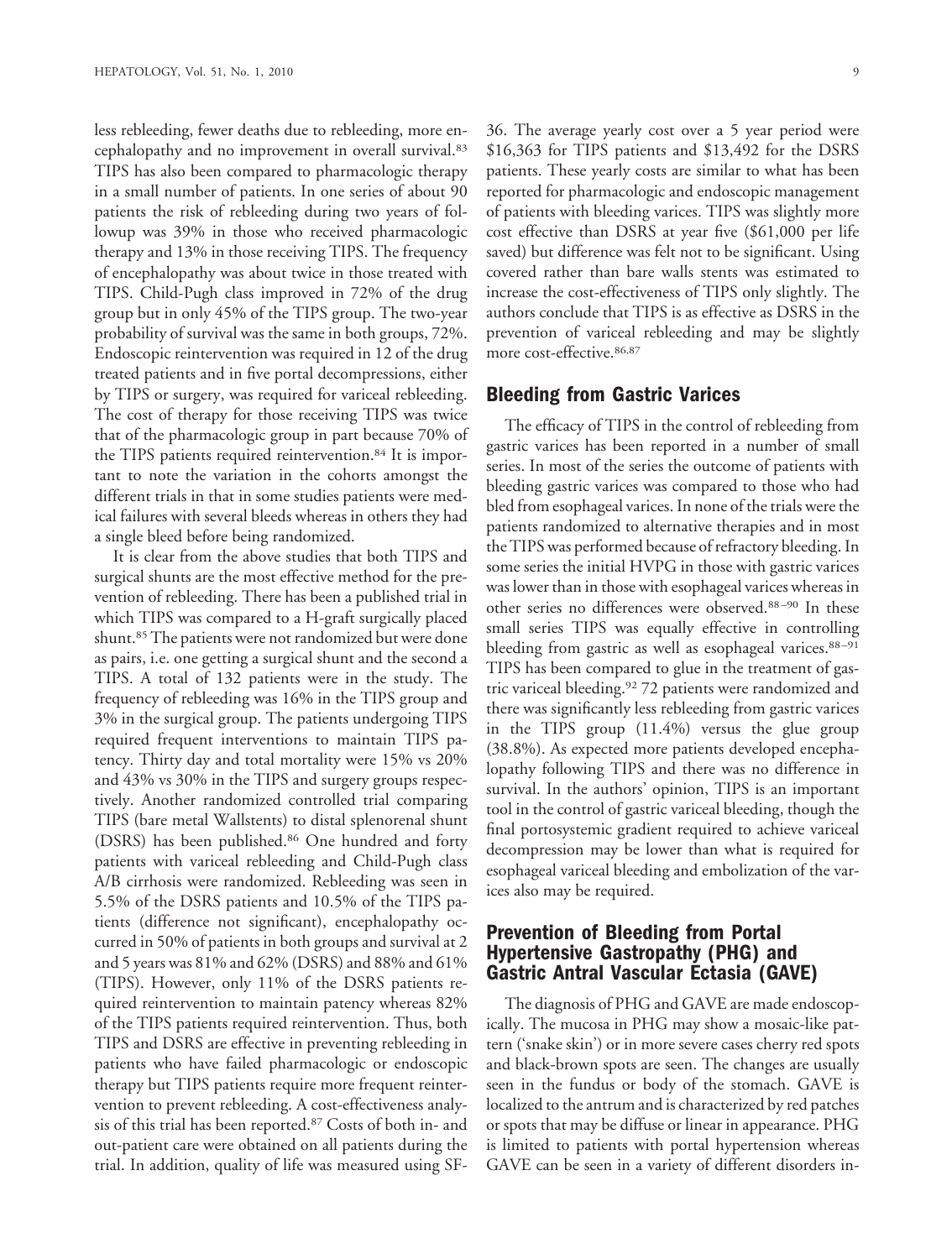| <b>Reference</b><br><b>Number</b> | <b>Number of Patients</b> |            | <b>Ascites Improved</b> |            | Survival@   |            | <b>New or Severe</b><br><b>Encephalopathy</b> |            |
|-----------------------------------|---------------------------|------------|-------------------------|------------|-------------|------------|-----------------------------------------------|------------|
|                                   | <b>TIPS</b>               | <b>LVP</b> | <b>TIPS</b>             | <b>LVP</b> | <b>TIPS</b> | <b>LVP</b> | <b>TIPS</b>                                   | <b>LVP</b> |
| 98                                | 13                        | 12         | 38%                     | 0%         | 29%         | 60%        | 15%                                           | 6%         |
| 99                                | 29                        | 31         | 84%*                    | 43%        | 58%         | 32%        | 23%                                           | 13%        |
| 100                               | 35                        | 35         | 51%*                    | 17%        | 26%         | 30%        | 60%*                                          | 34%        |
| 23                                | 52                        | 57         | 58%*                    | 16%        | 35%         | 33%        | 38%                                           | 21%        |
| 101                               | 33                        | 33         | 79%*#                   | 42%        | 59%*        | 29%        | 61%                                           | 39%        |

**Table 6. TIPS Versus Large Volume Paracentesis in Treatment-Refractory Cirrhotic Ascites**

\*Significant difference between two groups. #End-point was failure which was defined as need for at least 4 LVPs for recurrent ascites. @Transplant-free survival after 2 years for first three studies.

LVP, large volume paracentesis; TIPS, transjugular intrahepatic portosystemic shunt.

cluding cirrhosis.93 The effect of TIPS on PHG and GAVE has been examined in several small series. In one report, 75% of patients with severe PHG showed both endoscopic improvement and a decrease in the need for transfusions.94 In another series, 9 of 10 patients showed endoscopic improvement in PHG following TIPS.95 In contrast, bleeding from GAVE in patients with cirrhosis was unaffected by TIPS.94

#### *Recommendations*

*14. The use of TIPS to prevent bleeding from varices that have never bled is contraindicated because of the risk of increasing morbidity and mortality. Evidence-III*

*15. TIPS is effective in controlling acute bleeding from varices that is refractory to medical therapy and TIPS should be used in preference to surgery. Evidence-II-3*

*16. Pending the development of tests that accurately predict the risk of rebleeding, TIPS should not be used for the prevention of rebleeding in patients who have bled only once from esophageal varices. Its use should be limited to those who fail pharmacologic and endoscopic therapy. Evidence-I*

*17. TIPS is effective in the prevention of rebleeding from gastric and ectopic varices (including intestinal, stomal and anorectal varices) and is the preferred approach for the prevention of rebleeding in this group of patients. Evidence-II-3*

*18. In patients with good liver function, either a TIPS or a surgical shunt are appropriate choices for the prevention of rebleeding in patients who have failed medical therapy. Evidence-I*

*19. In patients with poor liver function TIPS is preferred to surgical therapy in the prevention of rebleeding in patients who have failed medical therapy. Evidence-III*

*20. The use of TIPS in the management of portal hypertensive gastropathy should be limited to those* *who have recurrent bleeding despite the use of betablockers. Evidence-II-3*

*21. TIPS is ineffective in controlling bleeding from GAVE in patients with cirrhosis and should not be used in this situation. Evidence-II-3*

#### **Cirrhotic Ascites**

Ascites develops in patients with cirrhosis because of the development of portal hypertension in concert with splanchnic vasodilation, renal sodium retention and active renal vasoconstriction.96 As the liver disease progresses the ascites becomes more resistant to diuretic therapy and refractory ascites develops. Ascites is said to be refractory to medical treatment when it is unresponsive to sodium restriction and the use of high doses of diuretics (400 mg/day spironolactone and 160 gm/d furosemide) or the patients are intolerant of diuretic therapy.97 Once refractory ascites develops the patient has a poor prognosis with  $\sim$  50% of the patients dead within 12 months.<sup>96</sup> A number of approaches have been taken in the management of patients with refractory ascites including peritoneo-venous shunts, repeated large volume paracentesis (LVP) and TIPS. Peritoneo-venous shunts have been abandoned because of a lack of efficacy and high rate of complications except in unusual circumstances.96 TIPS has been compared to LVP in the treatment of patients with refractory cirrhotic ascites. The data from 5 published controlled trials is shown in Table 6. There were a total of 330 patients enrolled in the 5 trials.23,98–101 In the TIPS groups the percentage (mean  $\pm$  SD) of patients who showed improvement in their ascites (lack of need for paracentesis) was  $62.0 \pm 19.2\%$  while in the LVP groups improvement was seen in 23.6  $\pm$  18.5% of patients. The transplant free two year survival in three of the studies<sup>98–100</sup> was similar being  $37 \pm 17.7\%$  for the TIPS patients and  $40.1 \pm 16.8\%$  for the LVP patients and in the fourth study23 survival was also similar in the two groups. Only in the most recently published report was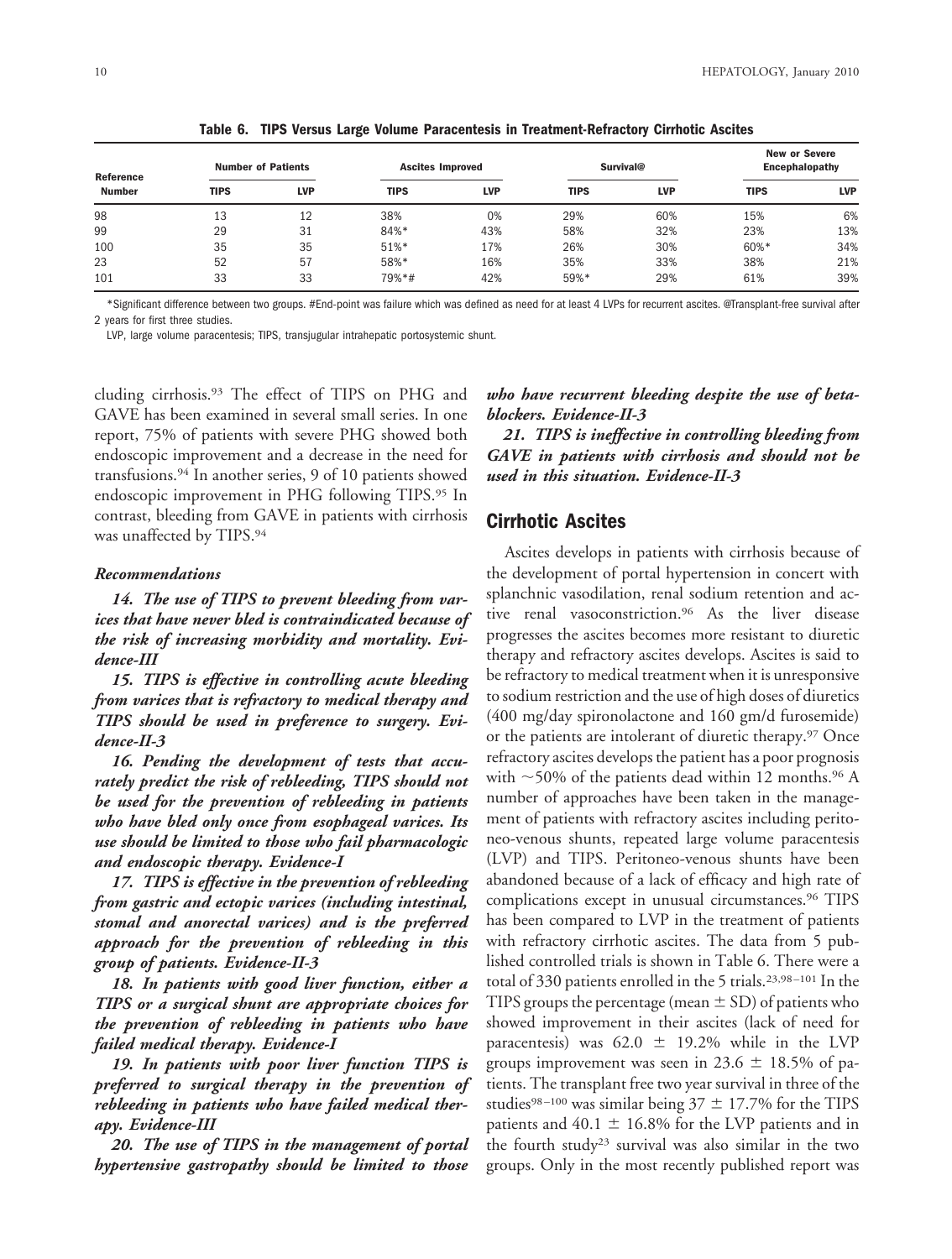survival significantly better in the TIPS group.<sup>101</sup> A metaanalysis of four of the published series has recently been reported.102 TIPS was more effective than paracentesis and its use was associated with a significantly better transplant free survival (TIPS year-1, 63.1%; year-2, 49.0%; versus LVP year-1, 52.5%; year-2, 35.2%). Encephalopathy occurred somewhat more frequently in the TIPS groups as compared to the LVP groups  $(39.4 \pm 20.9\%)$ and 22.6  $\pm$  13.9% of patients, respectively). Somewhat surprisingly there was no difference in the quality of life between the two groups in one of the studies.<sup>23</sup> Cost effectiveness was not examined in any of the studies.

# **Refractory Hepatic Hydrothorax**

Hepatic hydrothorax develops in patients with cirrhotic ascites when there is direct communication between the abdominal and thoracic cavities. It may develop in patients with or without clinically apparent ascites. In most patients the defect is in the diaphragm that overlies the dome of the liver.103 In a series of small studies the effect of TIPS on patients with recurrent hepatic hydrothorax has been relatively uniform with either resolution of the hepatic hydrothorax or a decrease in the need for thoracentesis.104–106 The impact of TIPS on the survival of these patients can not be determined as there was no control group, however, overall survival was poor. As the therapeutic alternatives in these patients are limited, TIPS is an important tool for the management of this complication of ascites.

# **Hepatorenal Syndrome (HRS)**

HRS is a dreaded complication of cirrhosis as its development is associated with a poor prognosis. HRS exists in two forms. Type 1 is defined as the rapid (over a two week period) development of renal failure whereas with type 2 HRS the renal failure develops more slowly.<sup>96,97</sup> The prognosis for patients with type 1 is significantly worse than for those with type 2 HRS.<sup>96</sup> TIPS has been used in a number of patients with HRS. In these small series the use of TIPS has been associated with improvements in glomerular filtration rates and renal plasma flow as well as falls in serum creatinine and plasma aldosterone levels.107–109 However, as none of the trials were controlled, no comparative survival benefit has been shown. In one series, only 20% of the patients with type 1 HRS were alive one year after TIPS creation whereas with type 2 HRS  $\sim$ 45% were alive after one year.<sup>107</sup> These results are somewhat better than expected based on the experience of others but care must be exercised in comparing uncontrolled studies as severity of disease may not be the same across studies.96 In one of the controlled trials in which

TIPS was compared to LVP in the control of refractory cirrhotic ascites discussed above, a reduced incidence of HRS in those receiving a TIPS was observed.23 Similar to the findings when TIPS has been used for other complications of portal hypertension, pre-TIPS bilirubin levels were predictive of survival in these patients as well.<sup>107</sup> Finally, creation of a TIPS in HRS patients can be difficult because of concerns about fluid overload and the need to limit the volume of contrast used. TIPS needs to be compared to other therapies, such as terlipressin and other vasoactive compounds, before its role in the treatment of the HRS is determined and currently its use should be considered investigatory.<sup>102,110</sup>

#### *Recommendations*

*22. TIPS will decrease the need for repeated large volume paracentesis in patients with refractory cirrhotic ascites. However, given the uncertainty as to the effect of TIPS creation on survival and the increased risk of encephalopathy, TIPS should be used in those patients who are intolerant of repeated large volume paracentesis. Evidence-I*

*23. TIPS is effective in the control of hepatic hydrothorax but it only should be used in patients whose effusion can not be controlled by diuretics and sodium restriction. Evidence-II-3*

*24. TIPS is of investigatory use for the treatment of HRS, especially type 1, pending the publication of controlled trials. Evidence-II-3*

#### *Budd-Chiari Syndrome (BCS)*

BCS results from blockage of exit of the blood from the liver either due to hepatic vein thrombosis or obstruction of the inferior vena cava.111,112 Liver injury results from hepatic congestion and previously side-to-side portocaval shunts were used for the management of this disorder. More recently the prognosis for these patients has been examined based on a number of variables and it is clear some of the patients require no intervention whereas for others the only solution appears to be a liver transplant. A model has been created using the following equation that allows for the prediction of survival of patients with BCS: 1.27 x encephalopathy  $+$  1.04 x ascites  $+$  0.72 x prothrombin time  $+$  0.004 x bilirubin.<sup>113</sup> Based on this model patients can be separated into three groups with good, intermediate and poor 5 year survivals. Only in patients with an intermediate prognosis was a side-to-side portacaval shunt shown to have a positive impact on survival.113 Although side-to-side portocaval shunts have been used effectively in this group of patients, operations within the portal space are to be avoided, if possible, as many of these patients may eventually require a liver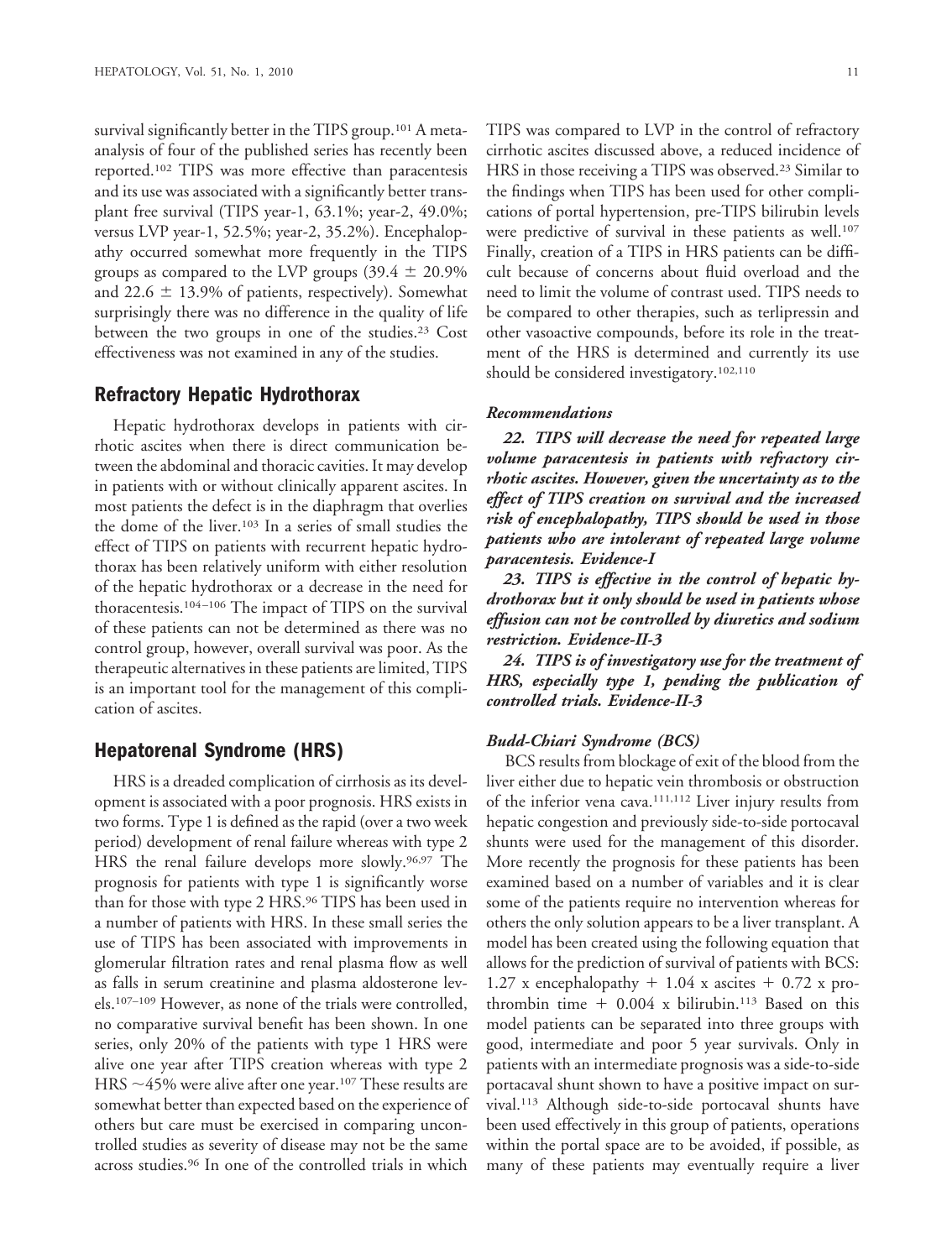transplant. There have been a number of case reports and two small series on the outcome of patients with BCS who have received a TIPS.<sup>114,115</sup> In one series patients with good prognostic indices were treated symptomatically and with anticoagulation and did well.<sup>113</sup> In both series it was the patients with progressive disease who underwent a TIPS. Patients with acute hepatic failure due to BCS did poorly with half of the patients dying in the immediate post-procedure period. Patients with more chronic disease did much better and had relief of symptoms, improvement in liver function and a good intermediate (mean follow-up was 2-4 years) survival. Most of the patients had an underlying prothrombotic disorder and required long-term anticoagulation.<sup>115</sup> The frequency of TIPS insufficiency and thrombosis in the BCS patients did not differ from the frequency of these events in patients with cirrhosis. A recent report on the use of TIPS in a large number of patients with BCS defines more clearly the role of TIPS in the management of BCS. In a retrospective report from Europe 221 patients with BCS were identified.<sup>116</sup> All received anticoagulation following diagnosis and were observed. One hundred and forty-seven failed to improve and 133 had creation of a TIPS attempted with 124 completing the procedure successfully. Eighteen percent had a complication of the procedure and two died from these complications. This higher than expected rate of complications reflects the difficulties in creating a TIPS in patients with hepatic vein thrombosis. One and ten year transplant free survival was 88% and 69% respectively which are better than predicted using a risk scoring system developed for BCS patients. TIPS dysfunction was observed significantly more often in those who received a bare as compared to a covered stent. Performing a TIPS in the patient with BCS can be difficult if the hepatic veins are completely occluded. In this latter situation a transmesenteric TIPS may be performed but this approach is limited to a few centers with extensive experience in creating a TIPS.117,118

# **Veno-Occlusive Disease or Sinusoidal Obstruction Syndrome (SOS)**

SOS is seen most commonly following hematopoietic stem cell transplantation but also can occur following exposure to toxins in plants such as bushtea.119 Symptoms vary from mild sodium retention to progressive liver failure leading to death. In patients with the severe form of the disease ascites is common due to the development of portal hypertension. TIPS has been used in a small number of these patients.120–123 In these series TIPS did improve ascites, lowered levels of AST and ALT but did not effect serum bilirubin levels. Most of the patients died despite the creation of the TIPS.

# **Hepatopulmonary Syndrome**

Hepatopulmonary syndrome is a complication of cirrhosis in which shunts develop in the lung leading to the development of hypoxia.124 Six patients have been reported who had hepatopulmonary syndrome and received a TIPS. Five of the six patients showed improvement in oxygenation and some but not all showed a decrease in the intrapulmonary shunts.<sup>125</sup> The mechanism by which TIPS may improve intrapulmonary shunting in patients with portal hypertension is unclear.

#### *Recommendations*

*25. The decision to create a TIPS in a patient with Budd-Chiari syndrome should be based on the severity of their disease and only those with moderate disease and who have failed to respond to anticoagulation appear to be reasonable candidates for a TIPS. Evidence-II-3*

*26. Patients with Budd-Chiari syndrome and mild disease can be managed medically whereas those with more severe disease or acute hepatic failure are best managed by liver transplantation. Evidence-II-3*

*27. The use of TIPS to treat SOS cannot be recommended. Evidence-II-3*

*28. The use of TIPS to treat hepatopulmonary syndrome is not recommended. Evidence-II-3*

# **Conclusions**

TIPS is an important part of our current armamentarium used to treat the complications of portal hypertension. Most fellowship trained interventional radiologists are capable of creating a TIPS in a patient with patent hepatic and portal veins. Creation of a TIPS ranks among the more complex procedures performed by interventional radiologists and it is important that each physician monitor their success and complication rates. As with any complex intervention the decision to create a TIPS should be reached by a gastroenterologist or hepatologist who is experienced in the management of these patients in concert with an interventional radiologist. Pre-TIPS evaluation includes routine tests of liver and kidney function as well as a Doppler ultrasound or contrast enhanced abdominal CT scan or MRI of the liver. Once a TIPS is created it can not be forgotten. The patient requires frequent monitoring by Doppler ultrasound and clinic visits to look for the development of TIPS dysfunction. The use of PTFE covered stents reduces the risk of TIPS dysfunction but it will not eliminate the need for continued surveillance.

TIPS will effectively prevent rebleeding from varices and decrease the need for repeat thoracentesis in patients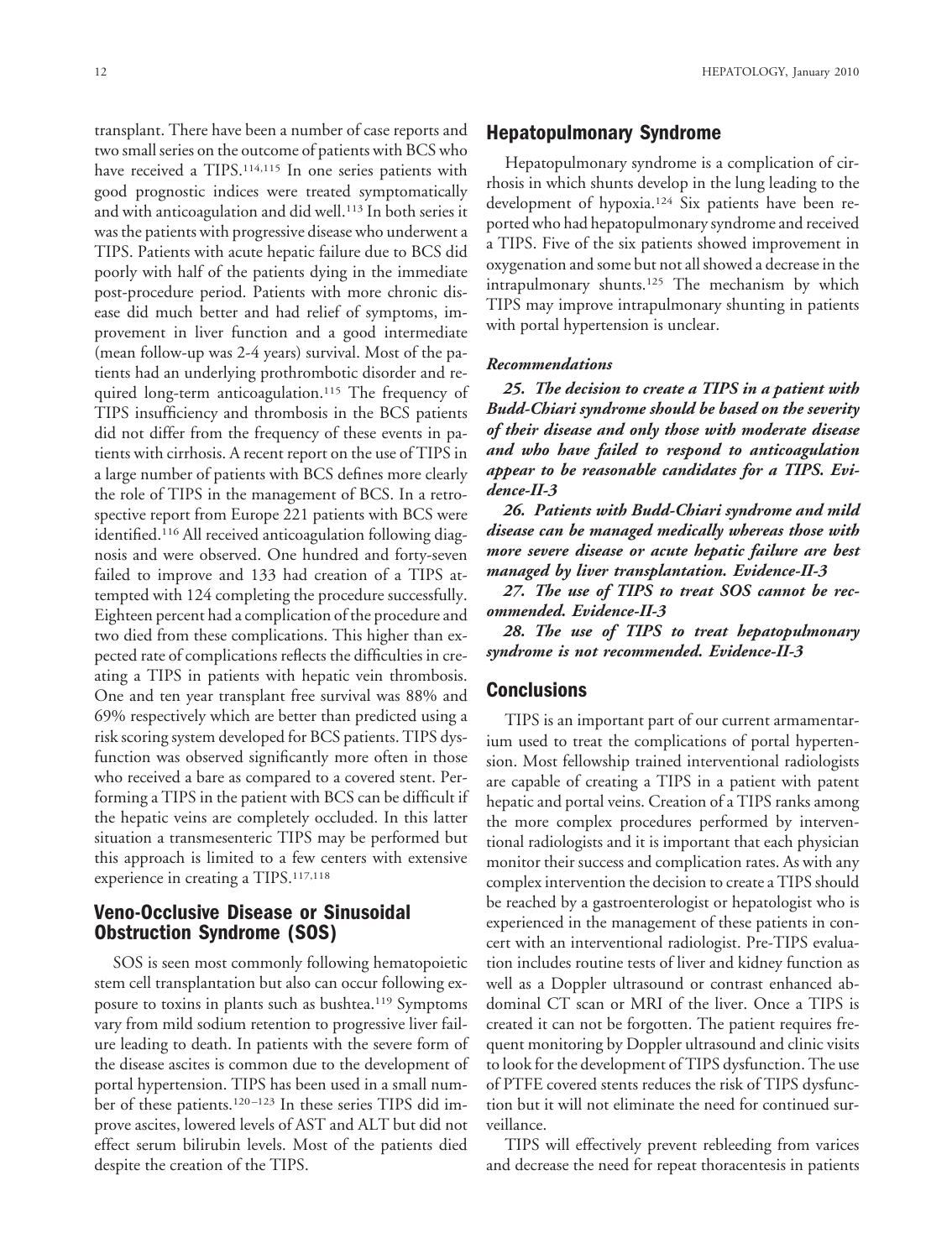with hepatic hydrothorax or for large volume paracentesis in patients with refractory ascites. However, TIPS will increase the incidence of hepatic encephalopathy and will not improve survival in any of these patients. Hence, TIPS should not be considered as primary therapy for any complication of portal hypertension with the exception of bleeding gastric or ectopic varices. In all other situations TIPS should only be created when the patient has failed other forms of medical therapy, i.e., pharmacologic or endoscopic therapy, diuretics or repeated large volume paracentesis or thoracentesis. In patients with good liver function and recurrent bleeding from varices despite medical treatment a surgical shunt or TIPS appear to be equivalent therapies . Which patients with BCS are best managed by TIPS remains undefined although creation of a TIPS in select patients appears to be of benefit. Creation of a TIPS for the treatment of HRS or hepatopulmonary syndrome is of unproven benefit and should be considered investigatory.

*Acknowledgement:* This update of a previously published practice guideline was produced in collaboration with the Practice Guidelines Committee of the American Association for the Study of Liver Diseases. This committee provided extensive peer review of the manuscript. Members of the Practice Guidelines Committee include Jayant A. Talwalkar, MD, MPH (Chair), Anna Mae Diehl, MD (Board Liaison), Jeffrey H. Albrecht, MD, Amanda DeVoss, MMS, PA-C, José Franco, MD, Stephen A. Harrison, MD, Kevin Korenblat, MD, Simon C. Ling, MBChB, Lawrence U. Liu, MD, Paul Martin, MD, Kim M. Olthoff, MD, Robert S. O'Shea, MD, Nancy Reau, MD, Adnan Said, MD, Margaret C. Shuhart, MD, MS, and Kerry N. Whitt, MD.

The authors thank Mr. L.T. Tucker for his skilled secretarial assistance in the preparation of this manuscript.

**Conflicts:** Drs. Boyer and Haskal were paid consultants for W. L. Gore and Associates, Inc. the manufacturer of a PTFE-covered stent used for TIPS.

# **References**

- 1. Eddy DM. A manual for Assessing Health Practices and Designing Practice Guidelines: The Explicit Approach. Philadelphia: American College of Physicians, 1996.
- 2. American Gastroenterological Association. Policy statement on the use of medical practice guidelines by managed care organizations and insurance carriers. Gastroenterology 1995;108:925-926.
- 3. Rösch J, Keller FS. Transjugular intrahepatic portosystemic shunt: present status, comparison with endoscopic therapy and shunt surgery, and future prospectives. World J Surg 2001;25:337-346.
- 4. Rössle M, Richter GM, Noldge G, Palmaz JC, Wenz W, Gerok W. New non-operative treatment for variceal haemorrhage. Lancet 1989;2:153.
- 5. Rösch J, Hanafe W, Snow H, Barenfus M, Gray R. Transjugular intrahepatic portocaval shunt. Am J. Surg 1971;121:588-592.
- 6. Rösch J. The creation of TIPS: A brief history. In: Conn HO, Palmaz JC, Rosch J, Rossle M, eds. TIPS Transjugular Intrahepatic Portosystemic Shunts. New York: Igaku-Shoin, 1996:55-64.
- 7. Shiffman ML, Jeffers L, Hoofnagle JH, Tralka TS. Role of transjugular intrahepatic portosystemic shunt treatment of portal hypertension and its complication: Conference sponsored by the National Digestive Diseases Advisory Board. HEPATOLOGY 1995;22:1591-1597.
- 8. Boyer TD. Transjugular intrahepatic portosystemic shunt: Current status. Gastroenterology 2003;124:1700-1710.
- 9. Rössle M, Haag K, Ochs A, Sellinger M, Noldge G, Perarner J-M, Berger E, et al. The transjugular intrahepatic portosystemic stent-shunt procedure for variceal bleeding. N Engl J Med 1994;330:165-171. 5
- 10. Luketic VA, Sanyal AJ. Esophageal varices. II. TIPS (transjugular intrahepatic portosystemic shunt) and surgical therapy. Gastroenterol Clin N Am 2000;29:387-421.
- 11. Cello JP, Ring EJ, Olcott EW, Koch J, Gordon R, Sandhu J, et al. Endoscopic sclerotherapy compared with percutaneous transjugular intrahepatic portosystemic shunt after initial sclerotherapy in patients with acute variceal hemorrhage. A randomized, controlled trial. Ann Intern Med 1997;126:858-865.
- 12. Sanyal AJ, Freedman AM, Luketic VA, Purdum P III, Shiffman M, Cole P, Tisnado J, Simmons S. Transjugular intrahepatic portosystemic shunts compared with endoscopic sclerotherapy for the prevention of recurrent variceal hemorrhage. A randomized, controlled trial. Ann Intern Med 1997;126:849-857.
- 13. Cabrera J, Maynar M, Granados R, Gorriz E, Reyes R, Pulido-Duque J, SanRoman JL, et al. Transjugular intrahepatic portosystemic shunt versus sclerotherapy in the elective treatment of variceal hemorrhage. Gastroenterology 1996;110:832-839.
- 14. Barton RE, Rosch J, Saxon RR, Lakin PC, Petersen BD, Keller FS. TIPS: Short- and long-term results: A survey of 1750 patients. Semin Interv Radiol 1995;12:364-367.
- 15. Haskal ZJ, Martin L, Cardella JF, Cole P, Drooz A, Grassi CJ, McCowna TC, et al. Quality improvement guidelines for transjugular intrahepatic portosystemic shunts. J Vasc Interv Radiol 2001;12:131-136.
- 16. Haskal ZJ, Martin L, Cardella JF, Cole P, Drooz A, Grassi CJ, McCowan TC, et al. Quality improvement guidelines for transjugular intrahepatic portosystemic shunts. J Vasc Interv Radiol 2003;14:S265-S270.
- 17. Martin M, Zajko AB, Orons PD, Dodd G, Wright H, Colangelo J, Tartar R. Transjugular intrahepatic portosystemic shunt in the management of variceal bleeding: indications and clinical results. Surgery 1993; 114:719-726.
- 18. Ring EJ, Lake JR, Roberts JP, Gordon RL, LaBerge JM, Read AE, Sterneck MR, et al. Using transjugular intrahepatic portosystemic shunts to control variceal bleeding before liver transplantation. Ann Intern Med 1992;116:304-309.
- 19. Burroughs AK, Patch D. Transjugular intrahepatic portosystemic shunt. Semin Liver Dis 1999;19:457-473.
- 20. Rossle M, Siegersterrer V, Olschewski M, Ochs A, Berger E, Haag K. How much reduction in portal pressure is necessary to prevent variceal rebleeding? A longitudinal study in 225 patients with transjugular intrahepatic portosystemic shunts. Am J Gastroenterol 2001;96:3379-3383.
- 21. Casado M, Bosch J, Garcia-Pagan JC, Bru C, Banares R, Bandi JC, Escorsell A, et al. Clinical events after transjugular intrahepatic portosystemic shunt: correlation with hemodynamic findings. Gastroenterology 1998;114:1296-1303.
- 22. Groszmann R, Wongcharatrawee S. The hepatic venous pressure gradient: Anything worth doing should be done right. HEPATOLOGY 2004;39: 280-282.
- 23. Sanyal A, Genning C, Reddy KR, Wong F, Kowdley KV, Benner K, McCashland T, and the NASTRA group. The North American study for the treatment of refractory ascites. Gastroenterology 2003;124:634-631.
- 24. Hoeper MM, Krowka MJ, Strassburg CP. Portopulmonary hypertension and hepatopulmonary syndrome Lancet 2004;363:1461-1468.
- 25. Jalan R, Elton RA, Redhead DN, Finlayson ND, Hayes PC. Analysis of prognostic variables in the prediction of mortality, shunt failure, variceal rebleeding and encephalopathy following the transjugular intrahepatic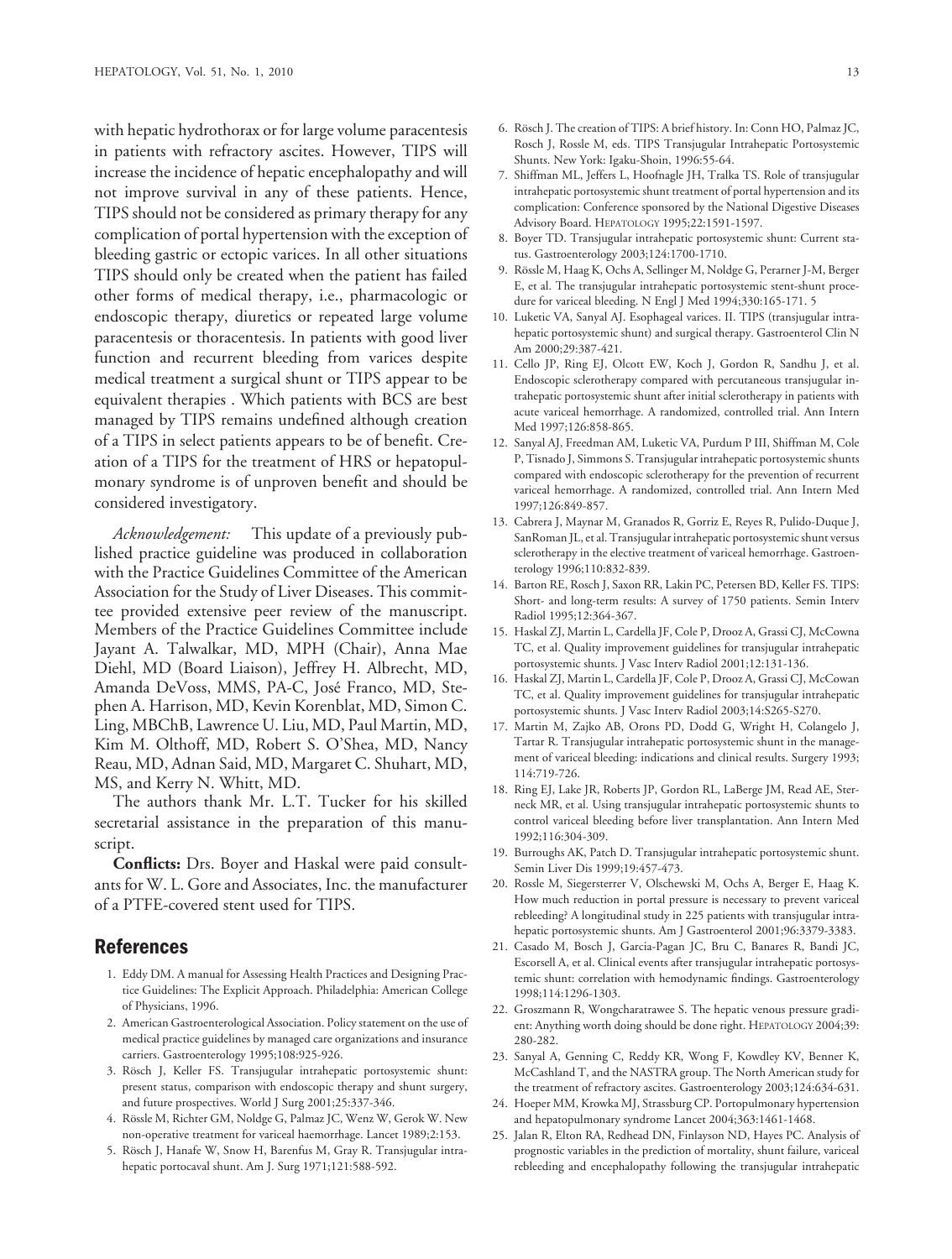portosystemic stent-shunt for variceal haemorrhage. J Hepatol 1995;23: 123-128.

- 26. Chalasani N, Clark WS, Martin LG, Kamean J, Khan A, Patel N, Boyer TD. Determinants of mortality in patients with advanced cirrhosis after transjugular intrahepatic portosystemic shunting. Gastroenterology 2000;118:138-144.
- 27. Malinchoc M, Kamath PS, Gordon FD, Peine CJ, Rank J, ter Borg PC. A model to predict poor survival in patients undergoing transjugular intrahepatic portosystemic shunts. HEPATOLOGY 2000;31:864-871.
- 28. Patch D, Nikolopoulou V, McCormick A, Dick R, Amonis A, Wannamethee G, Burroughs A. Factors related to early mortality after transjugular intrahepatic portosystemic shunt for failed endoscopic therapy in acute variceal bleeding. J Hepatol 1998;28:454-460.
- 29. Ferral H, Vasan R, Speeg KV, Serna S, Young C, Postoak DW, Wholey MH, McMahan A. Evaluation of a model to predict poor survival in patients undergoing elective TIPS procedures. J Vasc Interv Radiol 2002; 13:1103-1108.
- 30. Schepke M, Roth F, Fimmers R, Brensing K-A, Sudhop T, Schild HH, Sauerbruch T. Comparison of MELD, Child-Pugh, and Emory Model for the prediction of survival in patients undergoing transjugular intrahepatic portosystemic shunting. Am J Gastroenterol 2003;98:1167-1174.
- 31. Rajan DK, Haskal Z, Clark TW. Serum bilirubin as a predictor of early mortality after transjugular intrahepatic portosystemic shunt placement: A multivariate analysis. J Vasc Interv Radiol 2002;13:155-161.
- 32. Brensing KA, Raab P, Textor J, Gorich J, Schiedermaier P, Strunk H, Paar D, et al. Prospective evaluation of a clinical score for 60-day mortality after transjugular intrahepatic portosystemic stent-shunt. Eur J Gastroenterol Hepatol 2002;14:723-731.
- 33. Bureau C, Garcia-Pagan JC, Otal P, Pomier-Layrargues G, Chabbert V, Cortez C, Perreault P, et. al. Improved clinical outcome using polytetrafluoroethylene-coated stents for TIPS: Results of a randomized study. Gastroenterology 2004;126:469-475.
- 34. Rössle M, Siegerstetter V, Huber M, Ochs A. The first decade of the transjugular intrahepatic portosystemic shunt (TIPS): state of the art. Liver 1998;18:73-89.
- 35. LaBerge JM, Somberg KA, Lake JR, Gordon RL, Kerlan R, Ascher N, Roberts J, Simor M, et al. Two-year outcome following transjugular intrahepatic portosystemic shunt for variceal bleeding: results in 90 patients. Gastroenterology 1995;108:1143-1151.
- 36. LaBerge JM, Ferrell LD, Ring EJ, Gordon RL. Histopathologic study of stenotic and occluded transjugular intrahepatic portosystemic shunts. J Vasc Interv Radiol 1993;4:779-786.
- 37. Saxon RR, Mendel-Hartvig J, Corless CL, Rabkin J, Uchida BT, Nishimine K, Keller F. Bile duct injury as a major cause of stenosis and occlusion in transjugular intrahepatic portosystemic shunts: comparative histopathologic analysis in humans and swine. J Vasc Interv Radiol 1996; 7:487-497.
- 38. Sauer P, Theilmann L, Herrmann S, Bruckner T, Roeren T, Pichter G, Stremmel W, et al. Phenprocoumon for prevention of shunt occlusion after transjugular intrahepatic portosystemic stent shunt: a randomized trial. HEPATOLOGY 1996;24:1433-1436.
- 39. Siegerstetter V, Huber M, Ochs A, Blum HE, Rossle M. Platelet aggregation and platelet-derived growth factor inhibition for prevention of insufficiency of the transjugular intrahepatic portosystemic shunt: a randomized study comparing trapidil plus ticlopidine with heparin treatment. HEPATOLOGY 1999;29:33-38.
- 40. Ducoin H, El-Khoury J, Rousseau H, Barange K, Peron J, Pierragi M, Rumeau J, et al. Histopathologic analysis of transjugular intrahepatic portosystemic shunts. HEPATOLOGY 1997;25:1064-1069.
- 41. Sanyal AJ, Contos MJ, Yager D, Zhu YN, Willey A, Graham MF. Development of pseudointima and stenosis after transjugular intrahepatic portasystemic shunts: characterization of cell phenotype and function. HEPATOLOGY 1998;28:22-32.
- 42. Jalan R, Forrest EH, Stanley AJ, Redhead DN, Forbes J, Dillon SF, MacGilchrist A, et al. A randomized trial comparing transjugular intrahepatic portosystemic stent-shunt with variceal band ligation in the pre-

vention of rebleeding from esophageal varices. HEPATOLOGY 1997;26: 1115-1122.

- 43. Sauer P, Theilmann L, Stremmel W, Benz C, Richter GM, Stiehl A. Transjugular intrahepatic portosystemic stent shunt versus sclerotherapy plus propranolol for variceal rebleeding. Gastroenterology 1997;113: 1623-1631.
- 44. Cabrera J, Maynar M, Granados R, Gorriz E, Reyes R, Pulido-Duque J, San Roman J, et al. Transjugular intrahepatic portosystemic shunt versus sclerotherapy in the elective treatment of variceal hemorrhage. Gastroenterology 1996;110:832-839.
- 45. Merli M, Salerno F, Riggio O, deFranchis R, Fiaccadon F, Meddi P, Primignani M, et al. Transjugular intrahepatic portosystemic shunt versus endoscopic sclerotherapy for the prevention of variceal bleeding in cirrhosis: a randomized multicenter trial. Gruppo Italiano Studio TIPS (G.I.S.T.). HEPATOLOGY 1998;27:48-53.
- 46. Garcia-Villarreal L, Martinez-Lagares F, Sierra A, Guevara C, Marrero J, Jimenez E, Monescillo A, et al. Transjugular intrahepatic portosystemic shunt versus endoscopic sclerotherapy for the prevention of variceal rebleeding after recent variceal hemorrhage. HEPATOLOGY 1999;29:27-32.
- 47. Sanyal AJ, Freedman AM, Luketic VA, Purdum P, Shiffman M, Tisnado J, Cole P. The natural history of portal hypertension after transjugular intrahepatic portosystemic shunts. Gastroenterology 1997;112:889-898.
- 48. Owens CA, Bartolone C, Warner DL, Aizenstein R, Hibblen J, Yaghmai B, Wiley T, et al. The inaccuracy of Duplex ultrasonography in predicting patency of transjugular intrahepatic portosystemic shunts. Gastroenterology 1998;114:975-980.
- 49. Haskal ZJ, Carroll JW, Jacobs JE, Arger PH, Yin D, Coleman BG, Langer JE, et al. Sonography of transjugular intrahepatic portosystemic shunts: detection of elevated portosystemic gradients and loss of shunt function. J Vasc Interv Radiol 1997;84:549-556.
- 50. Saxon R. A new era for transjugular intrahepatic portosystemic shunts? J Vasc Interv Radiol 2004;15:217-219.
- 51. Hausegger KA, Karnel F, Georgieva B, Tauss J, Portugaller H, Deutschmann H, Berghold A. Transjugular intrahepatic portosystemic shunt creation with the Viatorr expanded polytetrafluoroethylene-covered stent-graft. J Vasc Interv Radiol 2004;15:239-248.
- 52. Bureau C, Garcia Pagan JC, Layrargues GP, Metivier S, Bellot P, Perreault P, Otal P, et al. Patency of stents covered with polytetrafluoroethylene in patients treated by transjugular portosystemic shunts: long-term results of a randomized multicentre study. Liver Int 2007;27:742-747.
- 53. Angermayr B, Cejna M, Koenig F, Karnel F, Hackl F, Gangl A, Peck-Radosavljevic M for Vienna TIPS study group. Survival in patients undergoing transjugular intrahepatic portosystemic shunt: ePTFE-covered stentgrafts versus bare stents. HEPATOLOGY 2003;38:1043-1050.
- 54. Pattynama PM, van Hoek B, Kool LJ. Inadvertent arteriovenous stenting during transjugular intrahepatic portosystemic shunt procedure and the importance of hepatic artery perfusion. Cardiovasc Interv Radiol 1995; 18:192-195.
- 55. Mallery S, Freeman ML, Peine CJ, Miller RP, Stanchfield WR. Biliaryshunt fistula following transjugular intrahepatic portosystemic shunt placement. Gastroenterology 1996;111:1353-1357.
- 56. Sanyal AJ, Freedman AM, Purdum PP, Shiffman ML, Luketic VA. The hematologic consequences of transjugular intrahepatic portosystemic shunts. HEPATOLOGY 1996;23:32-39.
- 57. Jalan R, Redhead DN, Allan PL, Hayes PC. Prospective evaluation of haematological alterations following the transjugular intrahepatic portosystemic stent-shunt (TIPSS). Eur J Gastroenterol Hepatol 1996;8:381- 385.
- 58. Conn HO. Hemolysis after transjugular intrahepatic portosystemic shunting: the naked stent syndrome. HEPATOLOGY 1996;23:177-181.
- 59. Rouillard SS, Bass NM, Roberts JP, Doherty CA, Gee L, Bacchetti P, Somberg KA. Severe hyperbilirubinemia after creation of transjugular intrahepatic portosystemic shunts: natural history and predictors of outcome. Ann Intern Med 1998;128:374-377.
- 60. Haskal ZJ, Pentecost MJ, Rubin RA. Hepatic arterial injuries after transjugular intrahepatic portosystemic shunt placement: report of two cases. Radiology 1993;188:85-88.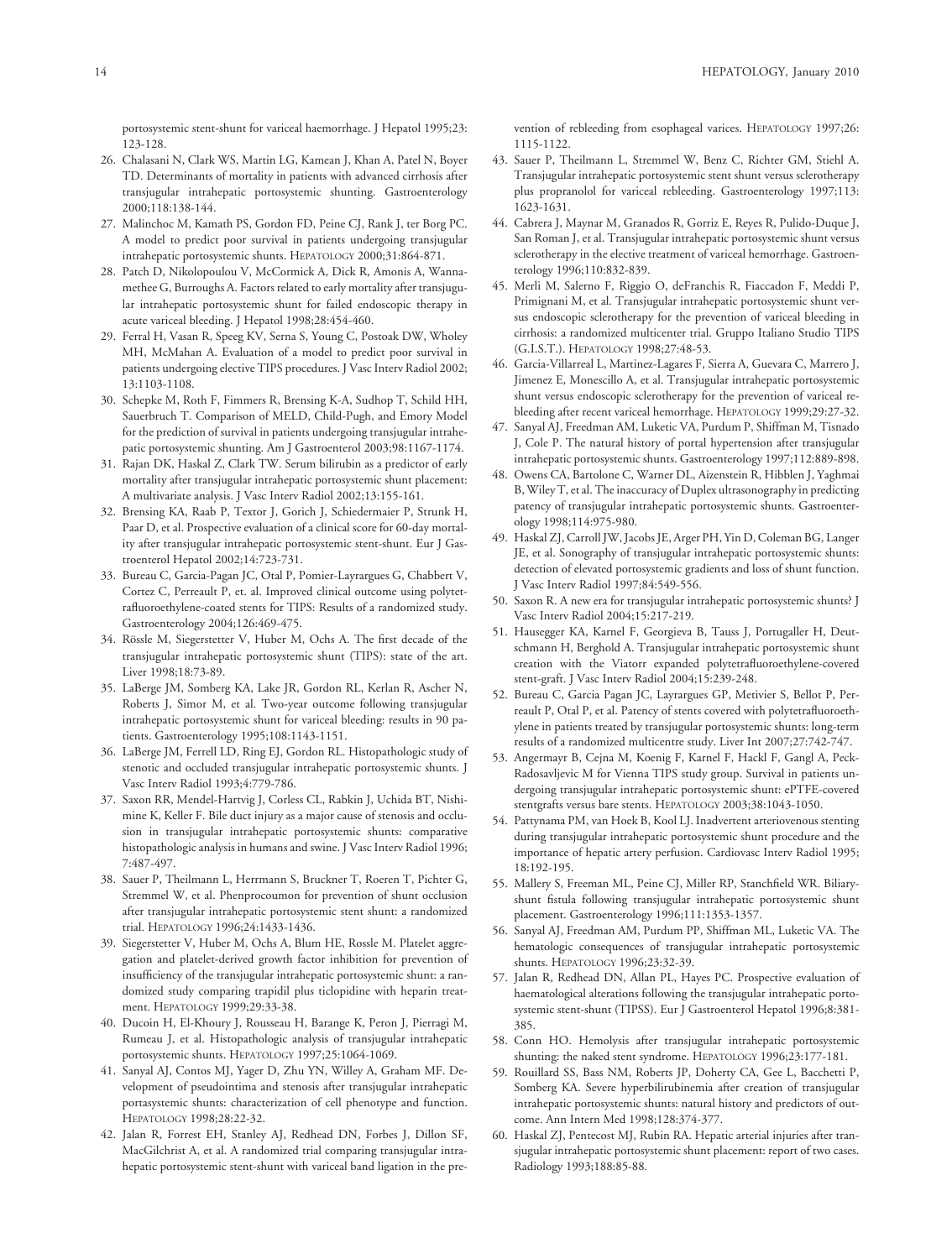- 61. Sanyal AJ, Freedman AM, Shiffman ML, Purdum PP, 3rd, Luketic VA, Cheatham AK. Portosystemic encephalopathy after transjugular intrahepatic portosystemic shunt: results of a prospective controlled study. HEPATOLOGY 1994;20:46-55.
- 62. Somberg KA, Riegler JL, LaBerge JM, Doherty-Simor MM, Bachetti P, Roberts J, Lake JR. Hepatic encephalopathy after transjugular intrahepatic portosystemic shunts: incidence and risk factors. Am J Gastroenterol 1995;90:549-555.
- 63. Haskal ZJ, Cope C, Soulen MC, Shlansky-Goldberg RD, Baum RA, Redd DC. Intentional reversible thrombosis of transjugular intrahepatic portosystemic shunts. Radiology 1995;195:485-488.
- 64. Kerlan RK Jr. LaBerge JM. Baker EL. Wack JP. Marx M. Somberg KA. Gordon RL. Ring EJ. Successful reversal of hepatic encephalopathy with intentional occlusion of transjugular intrahepatic portosystemic shunts. J Vasc Interv Radiol 1995;6:917-21,
- 65. Haskal ZJ, Middlebrook MR. Creation of a stenotic stent to reduce flow through a transjugular intrahepatic portosystemic shunt. J Vasc Interv Radiol 1994;5:827-829
- 66. Riggio O, Masini A, Efrati C, Nicolao F, Angeloni S, Salvatori FM, Bezzi M, et al. Pharmacological prophylaxis of hepatic encephalopathy after transjugular intrahepatic portosystemic shunt: a randomized controlled study. J Hepatol 2005;42:674-679.
- 67. Clavien P-A, Markus S, tuttle-Newhall JE, Harland R, Suhocki P. Liver transplantation complicated by misplaced TIPS in the portal vein. Ann Surg 1998;227:440-445.
- 68. Goldberg, MS, Weppler D, Khan FA, DeFaria W, Khan RT, Webb MG, Nery JR, Gyamfi A, Tzakis AG. Does transjugular intrahepatic portosystemic shunting facilitate or complicate liver transplantation? Transplant Proc 1997;29:557-559.
- 69. Moreno A, Meneu JC, Moreno E, Fraile M, Garcia I, Loinaz C, Abradelo M, et al. Liver transplantation and transjugular intrahepatic portosystemic shunt. Transplant Proc 2003;35:1869-1870.
- 70. Tripathi D, Therapondos G, Redhead DN, Madhavan K, Hayes PC. Transjugular intrahepatic portosystemic stent-shunt and its effects on orthotopic liver transplantation. Eur J Gastroenterol Hepatol 2002;14: 827-832.
- 71. Guerrini GP, Pleguezuelo M, Maimone S, Calvaruso V, Xirouchakis E, Patch D, Rolando N, et al. Impact of tips preliver transplantation for the outcome posttransplantation. Am J Transplantation 2009;9:192-200.
- 72. Boyer TD, Henderson JM. Portal hypertension and bleeding esophageal varices In: Zakim D and Boyer TD, eds. Hepatology: A Textbook of Liver Disease. 4th ed, Philadelphia: W. B. Saunders; 2002:581-629.
- 73. D'Amico G, Pagliaro L, Bosch J. The treatment of portal hypertension: A meta-analytic review. HEPATOLOGY 1995;22:332-353.
- 74. Chalasani N, Imperiale TF, Ismail A, Sood G, Carey M, Wilcox CM, et al. Predictors of large esophageal varices in patients with cirrhosis. Am J Gastroenterol 1999;94:3285-3291.
- 75. Merli M, Nicolini G, Angeloni S, Rinaldi V, De Santis A, Merkel C, et al. Incidence and natural history of small esophageal varices in cirrhotic patients. J Hepatol 2003;38:266-272.
- 76. Conn HO, Lindenmuth WW May CJ, Ramsby GR. Prophylactic portacaval anastomosis. A tale of two studies. Medicine 1971;51:27-40.
- 77. Monescillo A, Martinez-Lagares F, Ruiz-del-Arbol L, Sierra A, Guevara C, Jimenez E, Marrero JM, et al. Influence of portal hypertension and its early decompression by TIPS placement on the outcome of variceal bleeding. HEPATOLOGY 2004;40:793-801.
- 78. Vangeli M, Patch D, Burroughs AK. Salvage tips for uncontrolled variceal bleeding. J Hepatol 2003;37:703-704.
- 79. Sharara AI, Rockey DC. Gastroesophageal variceal hemorrhage. N Engl J Med 2001;345:669-681.
- 80. Chalasani N, Kahi C, Francois F, Pinto A, Marathe A, Bini EJ, Pandya P, et al. Improved patient survival after acute variceal bleeding: a multicenter, cohort study. Am J Gastroenterol 2003;98:653-659.
- 81. Papatheodoridis GV, Goulis J, Leandro G, Patch D, Burroughs AK. Transjugular intrahepatic portosystemic shunt compared with endoscopic treatment for prevention of variceal rebleeding: A meta-analysis. HEPATOLOGY 1999;30:612-622.
- 82. Meddi P, Merli M, Lionetti R, DeSantis A, Valeriano V, Masini A, Rossi P, Salvaton F, et al. Cost analysis for the prevention of variceal rebleeding: a comparison between transjugular intrahepatic portosystemic shunt and endoscopic sclerotherapy in a selected group of Italian cirrhotic patients. HEPATOLOGY 1999;29:1074-1077.
- 83. Zheng M, Chen Y, Bai J, Zeng Q, You J, Jin R, Zhou X et al. Transjugular intrahepatic portosystemic shunt versus endoscopic therapy in the secondary prophylaxis of variceal rebleeding in cirrhotic patients: meta-analysis update. J Clin Gastroenterol 2008;42:437-438.
- 84. Escorsell AM, Banares R, Garcia-Pagan JC, Gilabert R, Moitinho E, Piqueras B, Bru C, et al. TIPS versus drug therapy in preventing variceal rebleeding in advanced cirrhosis: A randomized controlled trial. HEPA-TOLOGY 2002;35:385-392.
- 85. Rosemurgy AS, Serafini FM, Zweibel BR, Black TJ, Kudryk BT, Nord HR, Goode SE. Transjugular intrahepatic portosystemic shunt vs. smalldiameter prosthetic H-graft portacaval shunt: extended follow-up of an expanded randomized prospective trial. J Gastrointestinal Surg 2000;4: 589-597.
- 86. Henderson JM, Boyer TD, Kutner M, Galloway JR, Rikkers LF, Jeffers LJ, Abu-Elmagd K, et al. Distal splenorenal shunt versus transjugular intrahepatic portal systemic shunt for variceal bleeding: A randomized trial. Gastroenterology 2006;130:1643-1651.
- 87. Boyer TD, Henderson JM, Heerey AM, Arrigain S, Konig V, Connor J, Abu-Elmagd K, et al. Cost of preventing variceal rebleeding with transjugular intrahepatic portal systemic shunt and distal splenorenal shunt. J Hepatol 2008;48:407-414.
- 88. Chau TN, Patch D, Chan YW, Nagral A, Dick R, Burroughs AK. "Salvage" transjugular intrahepatic portosystemic shunts: gastric fundal compared with esophageal variceal bleeding. Gastroenterology 1998;114:981-987.
- 89. Rees CJ, Nylander DL, Thompson NP, Rose JD, Record Co, Hudson M. Do gastric and esophageal varices bleed at different portal pressures and is TIPS an effective treatment? Liver 2000;20:253-256.
- 90. Tripathi D, Therapondos G, Jackson D, Redhead DN, Hayes PC. The role of the transjugular intrahepatic portosystemic stent shunt (TIPSS) in the management of bleeding gastric varices: clinical and haemodynamic correlations. Gut 2002;51:270-274.
- 91. Barange K, Peron JM, Imani K, Otal P, Payen JL, Rousseau H, Pascal JP, et al. Transjugular intrahepatic portosystemic shunt in the treatment of refractory bleeding from ruptured gastric varices. HEPATOLOGY 1999;30: 1139-1143.
- 92. Lo C-H, Liang H-L, Chen W-C, Chen M-H, Lai K-H, Hsu C-K, Kin C-K, et al. A prospective, randomized controlled trial of transjugular intrahepatic portosystemic shunt versus cyanoacrylate injection in the prevention of gastric variceal rebleeding. Endoscopy 2007;39:679-685.
- 93. Burak KW, Lee SS, Beck PL. Portal hypertensive gastropathy and gastric vascular ectasia (GAVE) syndrome. Gut 2001;49:866-872.
- 94. Kamath PS, Lacerda M, Ahlquist DA, McKusick MA, Andrews JC, Nagorney DA. Gastric mucosal responses to intrahepatic portosystemic shunting in patients with cirrhosis. Gastroenterology 2000;118:905-911.
- 95. Urata J, Yamashita Y, Tsuchigame T, Hatanaka Y, Matsukawa T, Sumi S, Matsuno Y, et al. The effects of transjugular intrahepatic portosystemic shunt on portal hypertensive gastropathy. J Gastroenterol Hepatol 1998; 13:977-979.
- 96. Gines P, Cardenas A, Arroyo v, Rodes J. Management of cirrhosis and ascites. N Engl J Med 2004:350:1646-1654.
- 97. Runyon BA. Management of adult patients with ascites due to cirrhosis. HEPATOLOGY 2004;39:841-856.
- 98. Lebrec D, Giuily N, Hadengue A, Vilgrain V, Moreau R, Poynard T., Adrian G, et al. Transjugular intrahepatic portosystemic shunts: comparison with paracentesis in patients with cirrhosis and refractory ascites: a randomized trial. J Hepatol 1996;25:135-144.
- 99. Rossle M, Ochs A, Gulberg V, Siegerstetter V, Holl J, Deibert P, Olschewski M, et al. A comparison of paracentesis and transjugular intrahepatic portosystemic shunting in patients with ascites. N Engl J Med 2000;342:1701-1707.
- 100. Gines P, Uriz J, Calaborra B, Garcia-Tsao G, Kamath PS, del Arbol LR, Planas R, et al. Transjugular intrahepatic portosystemic shunting versus